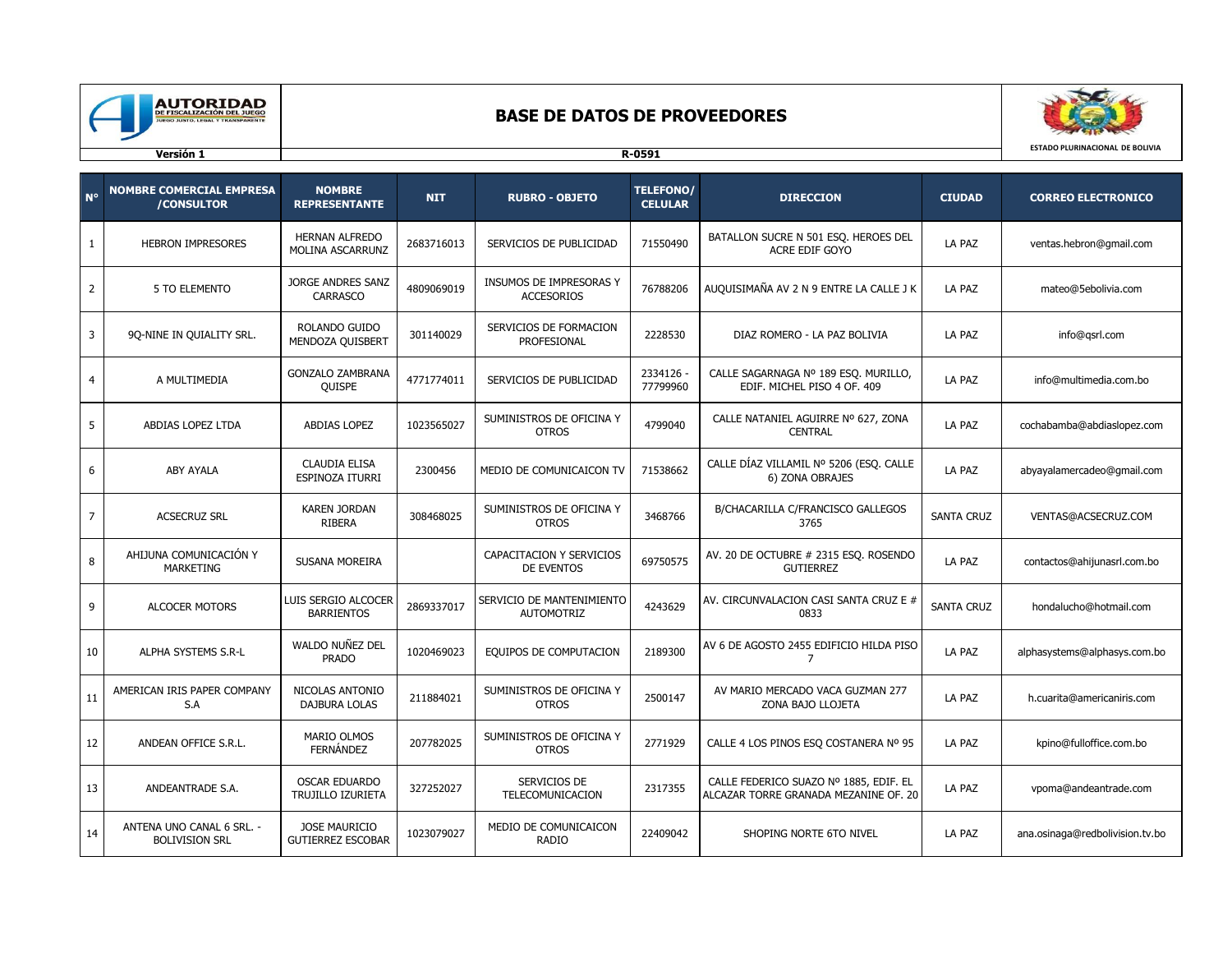| 15 | ARCO IRIS MULTIACTIVA                    | <b>INGRID MARILIN</b><br>LIMACHI NIERVA         | 6124979015  | MUEBLES EN GENERAL                       | 2317857               | CALLE MURILLO ESO. ORURO Nº 1082                                 | LA PAZ            | arcoiris_multiactiva@hotmail.com     |
|----|------------------------------------------|-------------------------------------------------|-------------|------------------------------------------|-----------------------|------------------------------------------------------------------|-------------------|--------------------------------------|
| 16 | ARTES GRAFICAS GEMINIS                   | CARLOS DANIEL SOLIZ<br><b>CHOQUE</b>            | 6974669011  | SERVICIOS DE IMPRENTA                    | 2900182               | CALLE MURILLO Nº 1082 ESQ. ORURO                                 | LA PAZ            | imprentageminis22@gmail.com          |
| 17 | ARTES GRAFICAS RONIE                     | <b>BERNARDO</b><br>ROGRIGUEZ LIMACHE            | 486306014   | SERVICIOS DE IMPRENTA                    | 2200559 -<br>70684181 | CALLE JUAN DE LA RIVA Nº 1515 (ESQ.<br>BUENO)                    | LA PAZ            | ARTESGRAFICAS-<br>RONIE@HOTMAIL.COM  |
| 18 | <b>ARTES GRAFICAS</b><br>SAGITARIO S.R.L | JUAN CARLOS ZAMORA<br>VALDEZ                    | 10077113026 | SERVICIOS DE PUBLICIDAD                  | 2110077               | AV. JAIME ZUDAÑEZ Nº 1431 ZONA<br>TEMBLADERANI                   | LA PAZ            | gladyscalle@imprentasagitario.com    |
| 19 | ATB RADIO                                | CAROLA FIGUEREDO                                | 1020245021  | MEDIO DE COMUNICAICON<br>RADIO           | 2229922               | AVENIDA ARGENTINA NO. 2057                                       | LA PAZ            | cfiqueroa@atb.com.bo                 |
| 20 | <b>AUTO CENTRO SRL</b>                   | <b>GARY VACA CASTEDO</b>                        | 183992026   | <b>COMBUSTIBLE</b>                       | 3282957 -<br>76090006 | AV. ROQUE AGUILERA Nº 512-3ER ANILLO<br>INT. FINAL B/AERONAUTICO | <b>SANTA CRUZ</b> | garyvacac@hotmail.com                |
| 21 | AXS BOLIVIA S.A                          | MARTIN ARANCIBIA<br><b>DAVILA</b>               | 1020389023  | <b>INTERNET</b>                          | 2971111               | CALLE 8 ESQ AV JULIO PATIÑO N 1179                               | LA PAZ            | ramiro.flores@axsbolivia.net         |
| 22 | AYALA IMPRESIONES &<br><b>EMPASTADOS</b> | JUAN JOSE AYALA<br><b>REYES</b>                 | 3800687018  | SERVICIOS DE IMPRENTA                    | 4038781               | CALLE SUCRE NO. E 923                                            | LA PAZ            | jj.ayala.reyes@gmail.com             |
| 23 | <b>BAJO CERO</b>                         | SERGIO FLEIG VARGAS                             | 3826793017  | SERVICIO DE MANTENIMIENTO                | 3423097 -<br>77333273 | AV. BENI CALLE TACUAREMBO Nº 2055                                | <b>SANTA CRUZ</b> | bajoceroimportyservicios@gmail.com   |
| 24 | BC & PLUS SRL                            | <b>JULIO CESAR ALARCON</b><br>AMAYA             | 3766193013  | <b>COURIER</b>                           | 4522989               | AV. OQUENDO 755 FRENTE AL COLEGIO DON<br><b>BOSCO</b>            | LA PAZ            | bccourier_cbba@hotmail.com           |
| 25 | BEICRUZ S.A.                             | PAOLA TAPIA<br>VILLARROEL                       | 1027325028  | <b>VENTA DE LLANTAS</b>                  | 4583010               | CALLE TUMUSLA Nº 454                                             | LA PAZ            | rolando.suarez@beicruz.com           |
| 26 | <b>BEST PAINT</b>                        | RICARDO JOSE<br>ROSALES DIAZ                    | 370175025   | SERVICIO DE REMOLEDACION                 | 72100900              | CALLE FELIX SATTORI NRO 50 BARRIO<br><b>HAMACAS</b>              | <b>SANTA CRUZ</b> | rjrd65@gmail.com                     |
| 27 | BIT PHOTO & VIDEO                        | MENDOZA VERDUGUEZ<br>LILIAN LUZ                 | 3445594018  | SERVICIOS DE PUBLICIDAD                  | 70561755              | AV. HUGO ERNEST CALLE 11 N°13                                    | LA PAZ            | lilianluz2000@yahoo.com              |
| 28 | BM3 CONSULTORES S.R.L.                   | <b>BERNARDO</b><br><b>MONASTERIOS</b>           | 1002065024  | VENTA DE INSUMOS DE<br><b>TECNOLOGIA</b> | 77213819              | SEGUENCOMA CALLE 12 Nº25                                         | LA PAZ            | bm3consultores@gmail.com             |
| 29 | <b>BOLIVIA TV</b>                        | <b>JIMMY CARLOS CUZ</b><br><b>OSINAGA</b>       | 4585939     | MEDIO DE COMUNICAICON TV                 | 72554006              | AVENIDA CAMACHO EDIFICIO LA URBANA<br>PISO <sub>5</sub>          | LA PAZ            | erikajmv@hotmail.com                 |
| 30 | <b>BOLIVISION</b>                        |                                                 |             | MEDIO DE COMUNICAICON TV                 | 22409042              | SHOPING NORTE 6TO NIVEL                                          | LA PAZ            | marianela.moring@redbolivision.tv.bo |
| 31 | <b>BOMESCO SRL</b>                       | <b>JOSE DANIEL</b><br><b>VALVERDE GUTIERREZ</b> | 313052020   | EQUIPOS BIOMETRICOS                      | 72061627              | CALLE 13 N°8395 CASI ESQ AV CONSTANERA<br>CALACOTO               | LA PAZ            | hector.sotil@bomesco.com.bo          |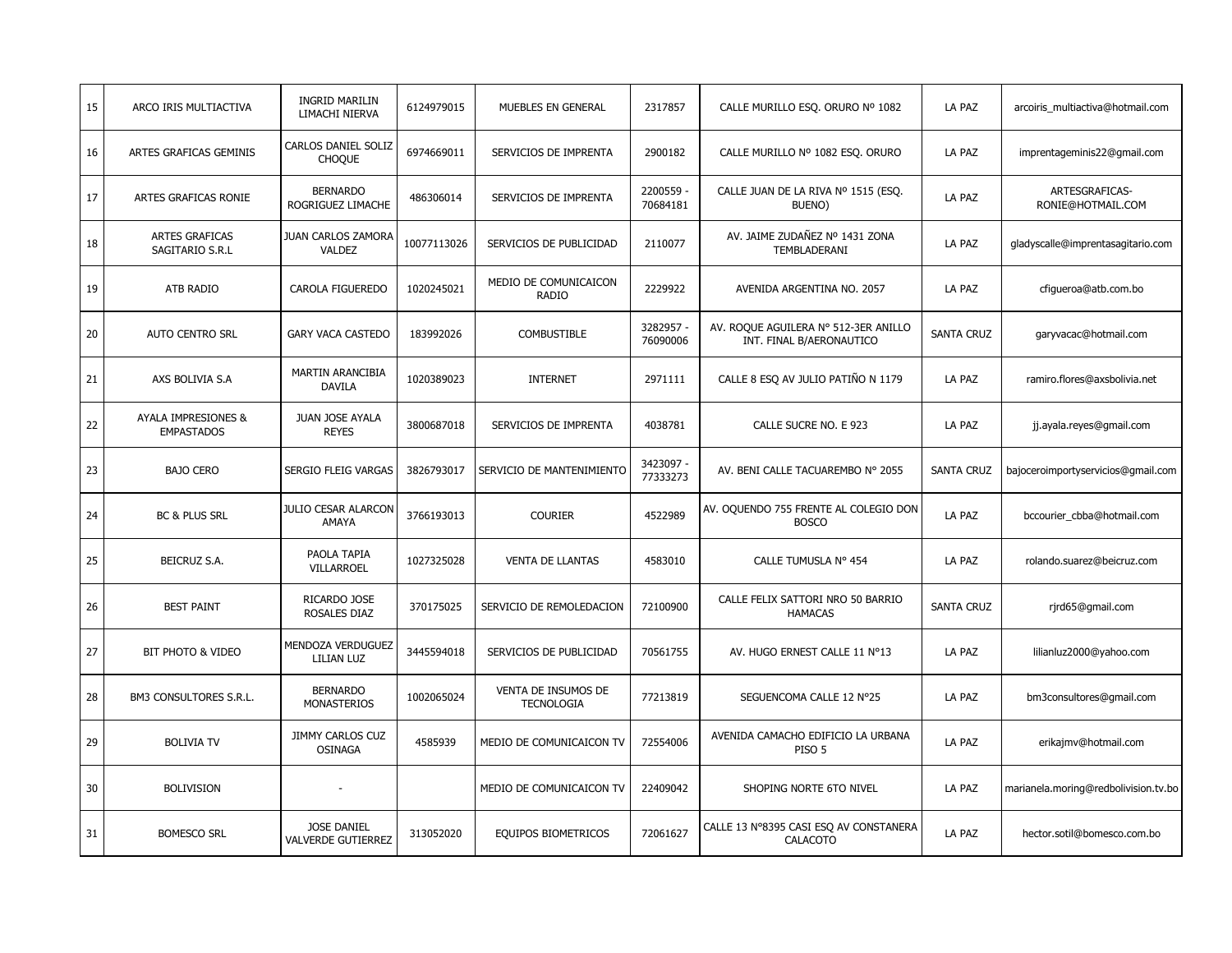| 32 | BUSINES CONSULTING GROUP AND<br><b>MANAGEMENT SRL</b>                    | <b>SIMON YGNACIO</b><br>ALANOCA CACHA       | 131903023      | SERVICIOS DE CONSULTORIA                    | 2316916              | AV 16 DE JULIO EDF SAN PABLO N 1479                                                          | LA PAZ            | info@consultorabcg.com                            |
|----|--------------------------------------------------------------------------|---------------------------------------------|----------------|---------------------------------------------|----------------------|----------------------------------------------------------------------------------------------|-------------------|---------------------------------------------------|
| 33 | <b>BUSINESS CONSULTING GROUP</b><br>AND MANAGEMENT BCG&M S.R.L.          | SIMON IGNACIO<br>ALANOCA CACHA              | 131903023      | SERVICIOS DE CAPACITACION                   | 2316916-<br>67000354 | AV. 16 DE JULIO (EL PRADO) EDIF. SAN<br>PABLO Nº 1479, PISO 4 OF. 407                        | LA PAZ            | info@consultorabcg.com                            |
| 34 | <b>CADE CORP</b>                                                         | MARIOLI VACA DE<br><b>GUARDIA</b>           | 3853232016     | VENTA DE EQUIPOS Y<br><b>HERRAMIENTAS</b>   | 3628481              | C JUAN BLNACO Nº3035 BARRIO                                                                  | <b>SANTA CRUZ</b> | cadecorp@cotas.com.bo                             |
| 35 | <b>CAMARAS BOLIVIA</b>                                                   | <b>HENRY MARTINEZ</b><br><b>ALVAREZ</b>     | 3499975011     | CAMARAS Y EQUIPOS DE<br>SEGURIDAD           | 72077512             | CALLE YUNGAS Nº 210 ZONA CENTRAL                                                             | LA PAZ            | camarasbolivia@yahoo.es                           |
| 36 | <b>CAMWAVE</b>                                                           | ALEJANDRO MARIO<br>ORIAS                    | 174512021      | INSUMOS TECNOLOGICOS Y<br><b>ACCESORIOS</b> | 2723644-<br>76732002 | IRPAVI AV. VILLEGAS Nº 6450 ENTRE CALLES<br>8 Y 9                                            | LA PAZ            | mfranco@camwave.com.bo                            |
| 37 | <b>CAPALY MUEBLES</b>                                                    | FELIX MARIO QUISPE                          | 3352266010     | MUEBLES DE OFICINA                          | 2237739              | AV.OCTAVIO CAMPERO Nº 368 VILLA<br>COPACABANA                                                | LA PAZ            | muebles capaly@live.com                           |
| 38 | <b>CARSUR SRL</b>                                                        | ERICA CLAURE VARGAS                         | $\overline{a}$ | <b>COURIER</b>                              | 2141895              | AV. 14 DE SEPTIEMBRE Y CALLE 17 DE<br>OBRAJES Nº 40                                          | LA PAZ            | mg@gmail.com                                      |
| 39 | CARTERO COURIER EMPRESARIAL                                              | MARITZA V. RAMIREZ<br><b>MOLINA</b>         | 3094267014     | <b>COURIER</b>                              | 4508458              | AV. AYACUCHO Nº 196                                                                          | <b>COCHABAMBA</b> | julymi2_1@hotmail.com                             |
| 40 | CARTERO COURIER EMPRESARIAL                                              | ESPERANZA PAULINA<br>PATZI SILVA            | 4920295011     | <b>COURIER</b>                              | 74049048             | EDIFICIO HERMAN, PISO 7, OFICINA 703, EL<br><b>PRADO</b>                                     | LA PAZ            | esperanzapatzi@hotmail.com                        |
| 41 | CASA HOTEL ACHUMANI                                                      | <b>NERCY CORTEZ</b><br><b>JUSTINIANO</b>    |                | HOTELERIA, SALON Y<br><b>RESTAURANT</b>     | 78983400             | CALLE 7 DE ACHUMANI 732                                                                      | LA PAZ            | casahotelachumaniventas@gmail.com                 |
| 42 | CELULOSA PAPELERA BOLIVIA<br>S.R.L."CELUPAL"                             | SUSANA GUERRA<br>CAMACHO                    | 171874024      | SUMINISTROS DE OFICINA Y<br><b>OTROS</b>    | 2153586              | OTERO DE LA VEGA Nº 258                                                                      | LA PAZ            | celupal@outlook.com                               |
| 43 | <b>CENTREX SRL</b>                                                       | <b>JULIAN PEREDO</b>                        | 199432028      | REDES Y COMUNICACIONES                      | 4026594              | C VIZGARRA ESQ MELGAREJO EDIF J&L                                                            | COCHABAMBA        | info@centrexbolivia.com                           |
| 44 | CENTRO DE CAPACITACION Y<br>CONSULTORIA S.R.L. (C.C.C. SRL)              | VIVIAN MARISOL DIAZ<br><b>VELANDO</b>       | 3473396        | <b>CAPACITACION Y</b><br>CONSULTORIA        | 2911578              | AV. 6 DE AGOSTO Nº5 ENTRE ROSENDO<br>GUTIERREZ Y BELISARIO SALINAS                           | LA PAZ            | nflores@cognoslp.com.bo                           |
| 45 | CENTRO DE CAPACITACION Y<br><b>CONSULTORIA</b>                           | IVIAN MARISOL DIAZ<br><b>VELANDO</b>        | 1001957021     | CAPACITACION Y<br><b>CONSULTORIA</b>        | 2911578              | AVENIDA 6 DE AGOSTO Nº5 ENTRE ROSENDO<br>GUTIERREZ Y BERLISARIO SALINAS                      | LA PAZ            | nflores@cognoslp.com.bo                           |
| 46 | CENTRO DE EVENTOS, IDIOMAS Y<br>CAPACITACION                             | LEONARDO GUSTAVO<br><b>GARCIA JOHANSSON</b> | 114891013      | CAPACITACION Y<br>CONSULTORIA               | 2310313              | CALLE COLON Nº161, EDIFICIO<br>BARROSQUIRA, PISO 4(AL LADO DEL BANCO<br>NACIONAL DE BOLIVIA) | LA PAZ            | eventosycursos@yahoo.com                          |
| 47 | <b>CENTRO DE INVERSIONES</b><br>TURISTICAS S.A. GRAN HOTEL<br>COCHABAMBA | <b>CARLOS ANTONIO</b><br>PAVISIC ANTEZANA   | 159218022      | SERVICIO DE EVENTOS                         | 4489520 -<br>4489527 | PLAZA UBLADO ANZE E-415, ZONA LA<br><b>RECOLETA</b>                                          | COCHABAMBA        | gerencia.comercial@granhotelcochaba<br>mba.com.bo |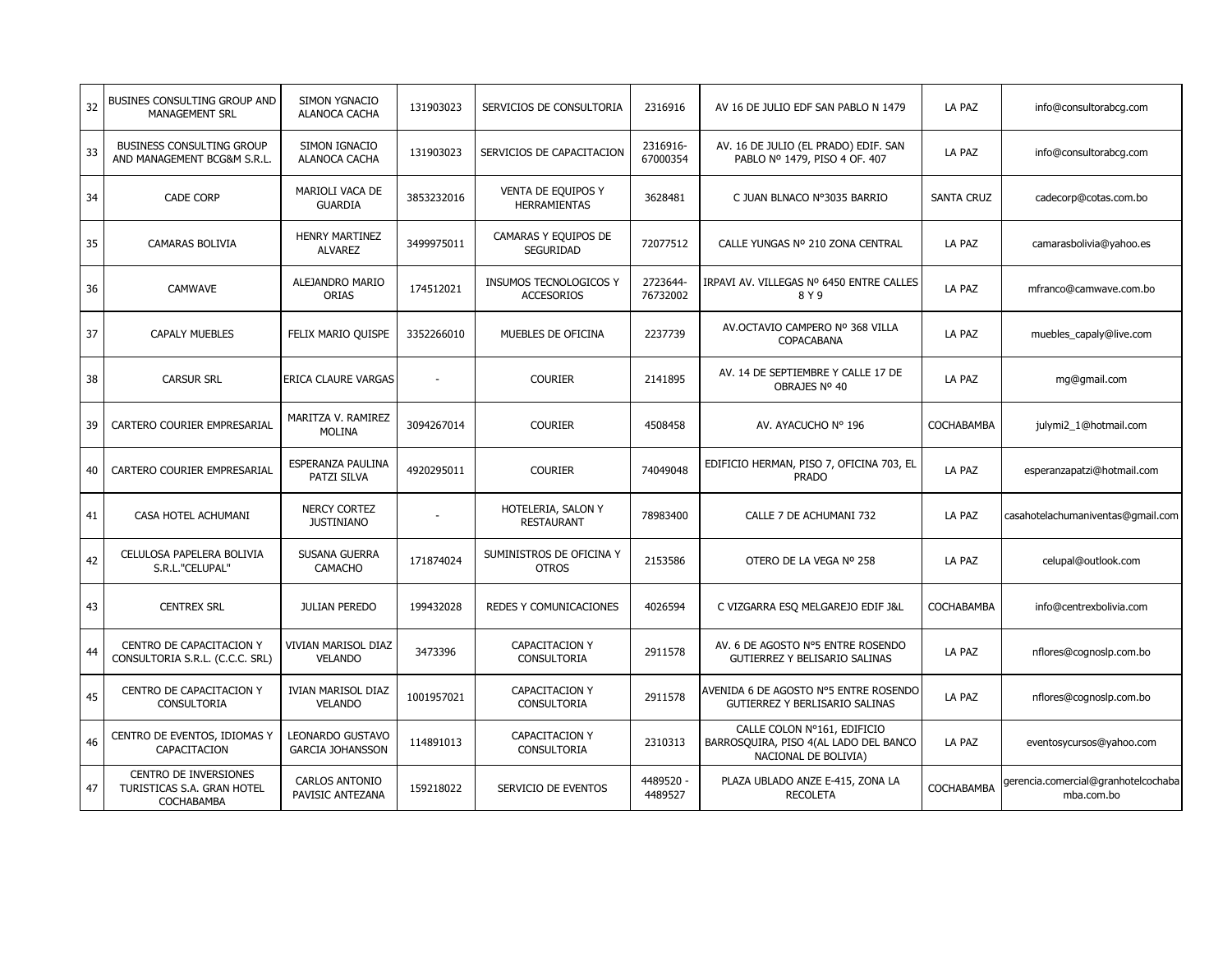| 48 | CENTRO INTEGRAL AUTOMOTRIZ<br>COMPUTARIZADO ALVARADO    | FERNANDO ALVARADO                                  | 487859620  | SERVICIO DE MANTENIMIENTO<br>Y REFACCION DE VEHICULOS | 2482418             | C/ PIONEROS DE ROCHDALE N 100 Z ALTO<br>SAN PEDRO                                       | LA PAZ            | alvaradomotorport@hotmail.com    |
|----|---------------------------------------------------------|----------------------------------------------------|------------|-------------------------------------------------------|---------------------|-----------------------------------------------------------------------------------------|-------------------|----------------------------------|
| 49 | <b>CERRO AZUL SRL</b>                                   | MARIA DEL ROSARIO<br>CHUQUIMIA<br><b>BUSTILLOS</b> | 314786028  | MUEBLES EN GENERAL                                    | 60587049            | SANCHEZ LIMA ENTRE GUACHALLA Y<br>ROSENDO GUTIERREZ, EDIFICIO YOLANDA<br>NRO 2226       | LA PAZ            | cerroazul.artesyletras@gmail.com |
| 50 | <b>CERTIKA SRL</b>                                      | JOSE LUIS CHAVEZ<br><b>SOSA</b>                    | 167846021  | UPS Y DATA CENTER                                     | 77210465            | EDIF. MERCEDES PISO1 OF. 1B CALLE CUBA<br>ESO. BRASIL Mº 1406, MIRAFLORES               | LA PAZ            | jchavez@certika-bolivia.com      |
| 51 | <b>CETUS GROUP</b>                                      |                                                    | 170336029  | INSUMOS TECNOLOGICOS Y<br><b>ACCESORIOS</b>           | 2157925             | AV. 20 DE OCTUBRE Nº 402                                                                | LA PAZ            | fcastillo@cetus-group.net        |
| 52 | CEVINA SRL                                              | EMA ETELVINA<br>MORALES CACERES                    | 230356023  | EQUIPOS DE COMPUTACION                                | 2311510             | CALLE MURILLO Nº 1028 EDIF. CENTRO<br>COMERCIAL PEATONAL OF. 011 ZONA<br><b>CENTRAL</b> | LA PAZ            | cevinasrl@hotmail.com            |
| 53 | <b>CHCC CONSULTORES SRL</b>                             | <b>IVAN RENE BUEZO</b><br><b>GARCIA</b>            | 166464025  | SERVICIOS INFORMATICOS                                | 2245891             | CALLE LUCAS JAIMES Nº 2072 - MIRAFLORES                                                 | LA PAZ            | info@chccbolivia.com             |
| 54 | <b>CLA LIVE BRAND</b>                                   | <b>CLAVEL FLORES RUBEN</b><br><b>ELIAS</b>         | 8343361019 | SERVICIOS DE PUBLICIDAD                               | 2912039<br>74080753 | OBRAJES CALLE 1, EDIF. OBRAJES SUR. OF.<br>14 MEZANINE                                  | LA PAZ            | ivanclavel@hotmail.com           |
| 55 | CLINICA DE LAS SILLAS                                   | DAVID MAMANI                                       |            | MANTENIMIENTO Y<br>REPARACION DE SILLAS               | 61325852            | 3 PASOS AL FRENTE #3340 ENTRE TERCER<br>ANILLO EXTERNO E INTERNO                        | <b>SANTA CRUZ</b> | davisiluminati@gmail.com         |
| 56 | <b>COACOM SOLUCIONES</b><br>PROFESIONALES               | <b>SUELEN FRANCO</b><br>VALERIANO                  | 1028689025 | EQUIPOS DE COMPUTACION                                | 4509442             | AV. SALAMANCA Nº625, EDIFICIO CIC PISO 3<br>OF.2                                        | LA PAZ            | coacom@coacom.net                |
| 57 | COBOCAUCHO IMP. EXPRT LTDA.                             | <b>MARCELO SERNA</b><br><b>REVOLLO</b>             | 1023293027 | LLANTAS Y NEUMATICOS EN<br><b>GENERAL</b>             | 4445013             | AV. BLANCO GALINDO Nº 2225, ESQUINA<br>BEIGING, KM. 3,                                  | COCHABAMBA        | ventascbb@cobocaucho.com         |
| 58 | <b>COMERCIAL ROSS</b>                                   | ROSSEMARY OJEDA DE<br>MAMANI                       | 3287783017 | TELEVISORES, CELULARES Y<br><b>ACCESORIOS</b>         | 70939573            | AV BRASIL Nº 226                                                                        | LA PAZ            | comercial226@hotmail.com         |
| 59 | <b>COMERCIAL TIBO</b>                                   | MIRIAN PANIAGUA<br><b>MENACHO</b>                  | 4707087012 | TELEVISORES, CELULARES Y<br><b>ACCESORIOS</b>         | 3-3333075           | AV. TRINIDAD CALLE SAAVEDRA # 82                                                        | <b>SANTA CRUZ</b> | atencionalcliente@tibo.bo        |
| 60 | COMPAÑIA COMERCIAL MINERA<br>RICACRUZ LTDA - "CADENA A" | LUIS MIGUEL<br>MERCADO ROCABADO                    | 121079027  | MEDIOS DE COMUNICACIÓN<br>TV                          | 78932711            | SOPOCACHI, DIRECCIÓN, C. CORNETA<br>MAMANI # 1981                                       | LA PAZ            | tatianaraquelplata@gmail.com     |
| 61 | <b>COMPUMUNDO SRL</b>                                   | DUVERLYN ROMULO<br><b>LUNA VELASTO</b>             | 217220027  | SUMINISTROS DE OFICINA Y<br><b>OTROS</b>              | 2141979             | CALLE MEXICO Nº 1472, SAN PEDRO                                                         | LA PAZ            | dluna@compumundo.com.bo          |
| 62 | COMPUOFFICE S.R.L.                                      | MARIA DEL CARMEN<br><b>ESCOBAR RODRIGO</b>         | 2643599    | EQUIPOS DE COMPUTACION E<br><b>INSUMOS</b>            | 2495145             | LA PAZ, AVENIDA 20 DE OCTUBRE Nº 1821<br>EDIFICIO LARA PISO 3, ZONA SAN PEDRO           | LA PAZ            | compuoffice.srl@gmail.com        |
| 63 | <b>COMSYS</b>                                           | LUIS ALBERTO CHAVEZ<br>PAZ                         | 276626020  | EQUIPOS DE COMPUTACION                                | 3487723             | AV ALEMANA CALLE MAPAJOS                                                                | <b>SANTA CRUZ</b> | dchavez@comsys.com.bo            |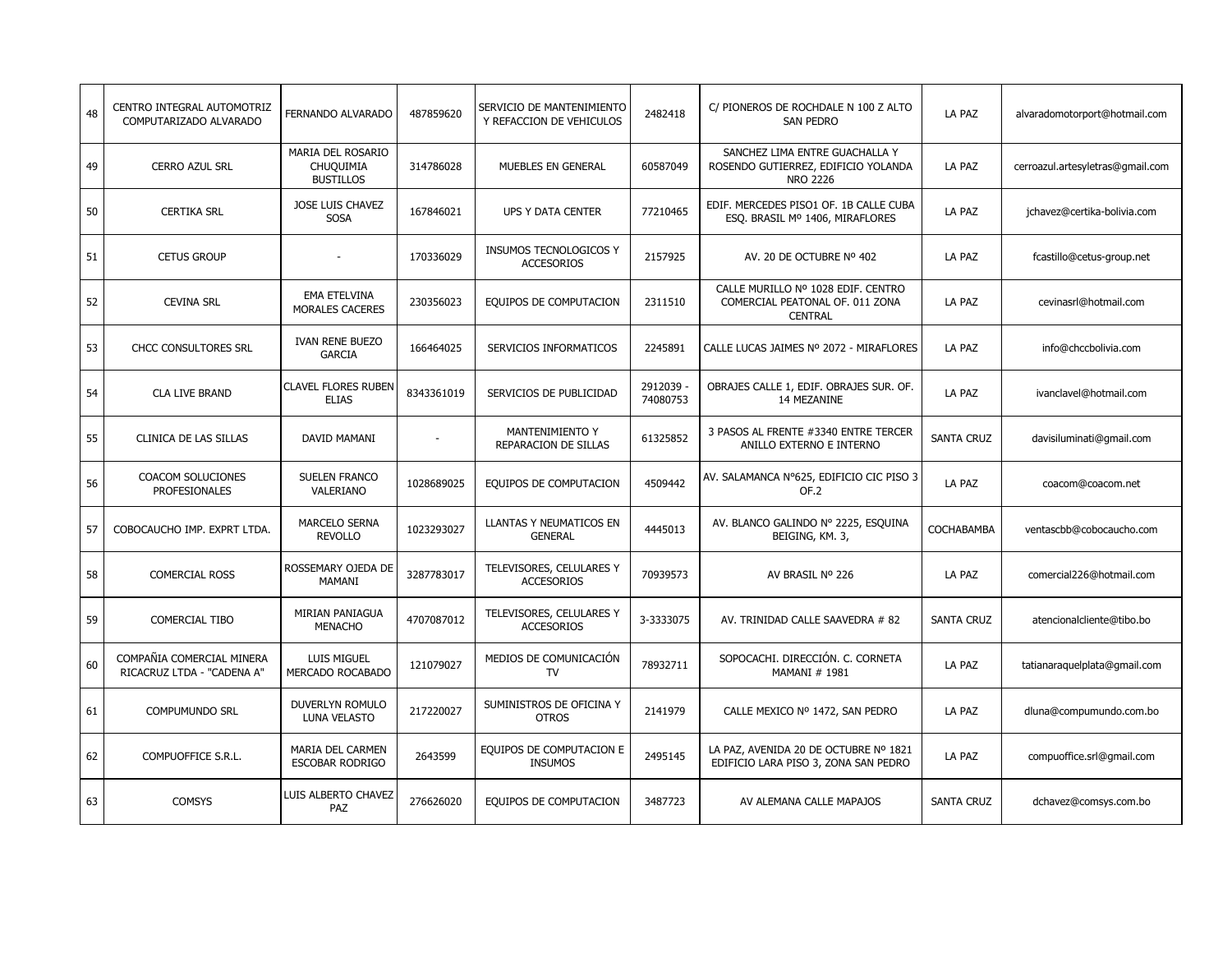| 64 | COMUNICACIÓN CONCEPTUAL                   | CARMIÑA SALAZAR                                 |            | CAPACITACION Y<br><b>CONSULTORIA</b>        | 2420766 -<br>70616274  | CALLE FRANCISCO BEDREGAL Nº 537<br>SOPOCACHI                             | LA PAZ            | carmi.salazar@gmail.com                   |
|----|-------------------------------------------|-------------------------------------------------|------------|---------------------------------------------|------------------------|--------------------------------------------------------------------------|-------------------|-------------------------------------------|
| 65 | COMUNICACIONES EL PAIS SA                 | PABLO GUILLERMO<br><b>ROSSELL ARCE</b>          | 1020241028 | PUBLICACION EN MEDIOS DE<br>COMUNICACIÓN    | 2771415<br>2120233     | URBANIZACION COLINAS DE SANTA RITA,<br>ALTO AUQUISAMAÑA S/Nº             | LA PAZ            | larazon@la-razon.com                      |
| 66 | <b>CONEXTRON</b>                          | <b>HUGO ALEJANDRO</b><br>ESPADA SANDOVAL        | 3331627018 | CAMARAS Y EQUIPOS DE<br>SEGURIDAD           | 67310179<br>78949946   | CALLE 23 Nº 8210 EDIF. ACUARIO PISO 2<br>DPTO 2 OF. 2 ZONA CALACOTO      | LA PAZ            | conextron.bo@gmail.com                    |
| 67 | CONFECCIONES AMAZONE SRL                  | RICARDO FREDY<br><b>TICONA MAMANI</b>           | 215100020  | SERVICIOS DE CONFECCION                     | 2843832 -<br>73023140  | AV. JUAN PABLO II Nº 3382 ZONA 16 DE<br><b>JULIO</b>                     | LA PAZ            | AMAZONEBO@YAHOO.ES                        |
| 68 | CONSTRUCTORA TORRICO                      | <b>MARCELO FELIX</b><br><b>TORRICO RICALDI</b>  | 4510617012 | CONSTRCUTORA Y SERVICIOS<br>DE REFACCION    | 79729008               | URB. PIL BLOQUE F - 2                                                    | <b>SANTA CRUZ</b> | torricoricaldi@gmail.com                  |
| 69 | CONSULTORA CREZCO                         | <b>RAUL CANEDO</b><br><b>MANCILLA</b>           | 3391978014 | <b>CAPACITACION Y</b><br><b>CONSULTORIA</b> | 77445786               | GUERRILLEROS LANZA Y SAN SALVADOR<br>PASAJE 1275 N° 1217                 | LA PAZ            | raul canedo@yahoo.es                      |
| 70 | CONSULTORA Y CONSTRUCTORA<br><b>BREEN</b> | <b>BETTZY LINET</b><br><b>BALLESTEROS QUILO</b> | 5196891013 | CONSTRCUTORA Y SERVICIOS<br>DE REFACCION    | 72748161               | AV. CAMILO TORREZ S/N. ZONA SUD (A DOS<br>CUADRAS DEL SURTIDOR SANTIAGO) | <b>ORURO</b>      | aipmilo@gmail.com                         |
| 71 | CONTACTO INFO                             | <b>GERARDO DANIEL</b><br><b>CARDENAS GASPAR</b> | 24776263   | MEDIOS DE COMUNICACIÓN                      | 72004972               | AV. BUSH #1667 EDIFICIO RIO ESMERALDA,<br>PISO 5                         | LA PAZ            | prisi41@gmail.com                         |
| 72 | CONTRALORIA GENERAL DEL<br><b>ESTADO</b>  | ARA PEREZ HENRY<br><b>LUCAS</b>                 | 1005003020 | CAPACITACION Y<br><b>ASESORAMIENTO</b>      | 2177400                | INDABURO ENTRE CALLE BOLIVAR Y CALLE<br><b>COLON</b>                     | LA PAZ            | jeaninne benavides@contraloria.gob.<br>bo |
| 73 | COURIER BC & PLUS                         |                                                 |            | <b>COURIER</b>                              | 3395493                | OFICNA CENTRAL CALLE FORTIN CORRALES<br>$N^{\circ}$ 96                   | <b>SANTA CRUZ</b> | ecuellar@bc-plus.com                      |
| 74 | <b>COURIER LUZ</b>                        | LUZMILA PACHECO DE<br><b>CARDOSO</b>            | 983487019  | <b>COURIER</b>                              | 4585835                | HAMIRAYA Nº 122 ENTRE HEROINAS Y<br>COLIMBIA                             | COCHABAMBA        | luz.vila12@hotmail.com                    |
| 75 | CREATIVE CONSULTING GROUP SRL             | MARCOS JIMENEZ<br><b>ALVARO</b>                 | 123603020  | SERVICIOS DE PUBLICIDAD                     | 2148498                | CALLE SUCRE N 1340 ZONA CENTRAL                                          | LA PAZ            | emachicado@mercadeo.com.bo                |
| 76 | CREATIVO COMPUTACION &<br><b>SISTEMAS</b> | JORGE E. VIRREIRA<br>ARTEAGA                    | 2310513017 | VENTA DE EQUIPOS DE<br>OFICINA/COMPUTACION  | 2406448                | CALLE MEXICO ESQ. CALLE COLOMBIA                                         | LA PAZ            | ventas@creativo.com.bo                    |
| 77 | D&D                                       | <b>GLADIS HUANCA</b><br>RAMIREZ                 | 6074653012 | SUMINISTROS DE OFICINA Y<br><b>OTROS</b>    | 77718542 -<br>60655107 | AV. CIVICA Nº 84, ZONA SANTA ROSA                                        | LA PAZ            | irmagladiys1234@gmail.com                 |
| 78 | <b>CUESTION GRAFICA</b>                   | <b>CESAR MORALES</b>                            | 6382649018 | SERVICIOS DE IMPRENTA                       | 77002940               | JOSE CALLAU Nº 48 OF-6 ENTRE INGAVI Y<br><b>AYACUCHO</b>                 | <b>SANTA CRUZ</b> | cesarjumorales@qmail.com                  |
| 79 | DATEC LTDA                                | <b>CRISTIAN DAHER</b><br><b>TOBIA</b>           | 1015537027 | EQUIPOS DE<br>OFICINA/COMPUTACION           | 2934559                | CALLE VELASO N 213                                                       | <b>SANTA CRUZ</b> | msegales@datec.com.bo                     |
| 80 | DATEC LTDA                                | <b>CRISTIAN DAHER</b><br><b>TOBIA</b>           | 1015537027 | INSUMOS TECNOLOGICOS Y<br><b>ACCESORIOS</b> | 2111920                | CALLE ROSENDO GUTIERREZ Nº 727                                           | LA PAZ            | info@datec.com.bo                         |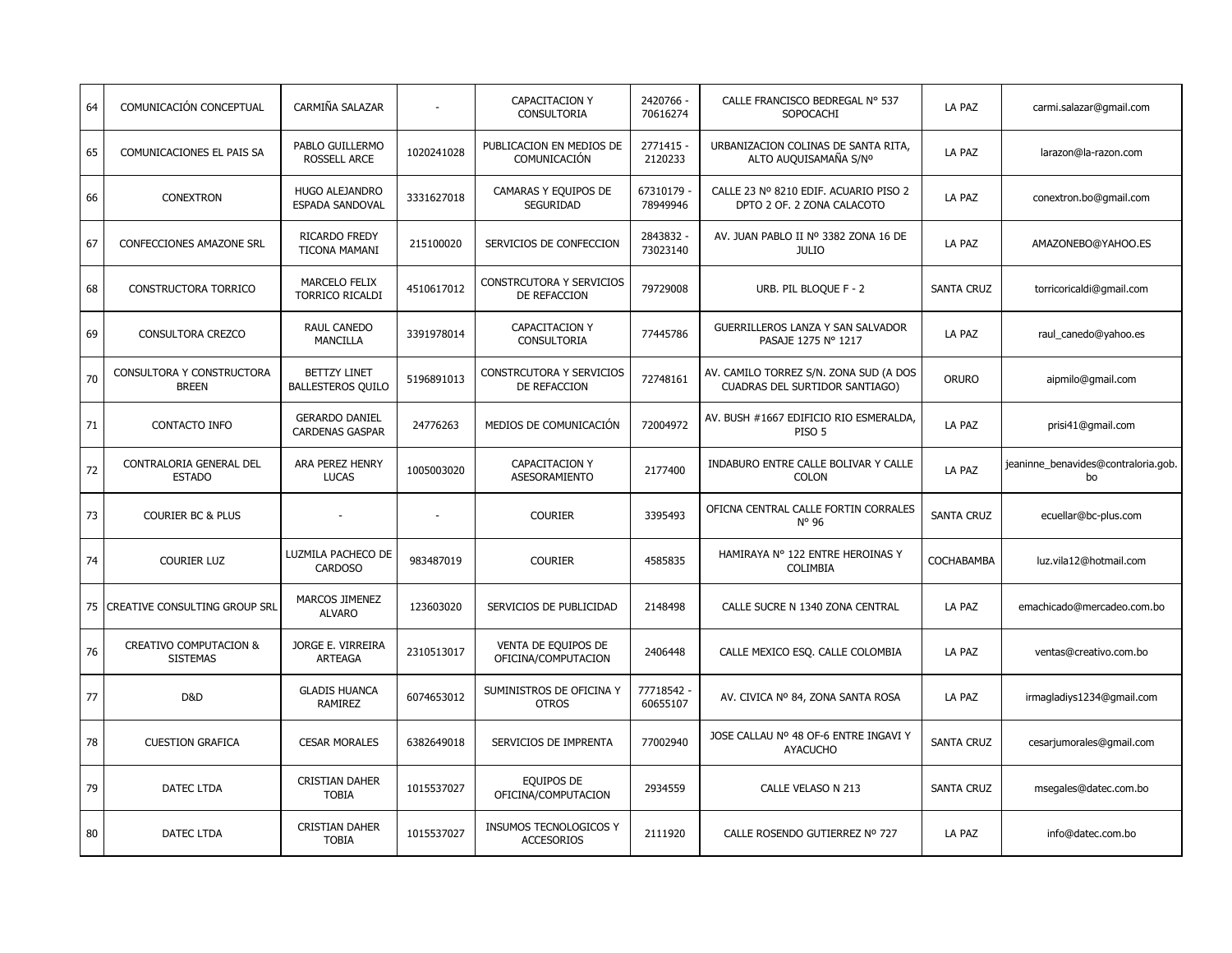| 81 | DESARROLLO EN TECNOLOGÍAS DE<br>INFORMACIÓN D.T.I.            | ABEL MONASTERIOS                                    | 4832417015 | INSUMOS TECNOLOGICOS Y<br><b>ACCESORIOS</b> | 65535474              | CALLE 10 DE NOVIEMBRE NRO 70 (SAN<br>ANTONIO)                                                         | LA PAZ            | abel.monasterios@hotmail.com     |
|----|---------------------------------------------------------------|-----------------------------------------------------|------------|---------------------------------------------|-----------------------|-------------------------------------------------------------------------------------------------------|-------------------|----------------------------------|
| 82 | <b>DIATRONIC</b>                                              | JORGE ANDRES DIAZ<br><b>RIVERO</b>                  | 2350934017 | COMPUTACION Y TECNOLOGIA                    | 2912064               | AV. ARCE Nº 2081, EDIF. MONTEVIDEO MEZZ<br>OF 01                                                      | LA PAZ            | ventas@diatronic-bo.com          |
| 83 | <b>DICOBOL SRL</b>                                            | LUIS EDUARDO<br>SORIANO NORIEGA                     | 1013873028 | COMPUTACION Y TECNOLOGIA                    | 71019722              | EDIF. GUNDLACH, PISO 10, OFICINA 1001,<br>TORRE OESTE, CALLE REYES ORTIZ Nº73                         | LA PAZ            | dicobol.srl@dicobol.net          |
| 84 | DIGITAL DATA S.R.L.                                           | ELIZABETH PEREZ<br>ANDRADE                          | 1001477021 | COMPUTACION Y TECNOLOGIA                    | 70553312              | AV. 14 DE SEPTIEMBRE # 6289 ENTRE<br>CALLES 16 Y 17 DE OBRAJES                                        | LA PAZ            | digitaldatasrl@gmail.com         |
| 85 | <b>DINATEX LTDA</b>                                           | <b>JENY CAROL HANDAL</b><br><b>DE ASBUN</b>         | 1029215027 | SERVICIOS DE CONFECCION                     | 2222324               | CALLE ESTADOS UNIDOS Nº 1458 ENTRE<br>HEROES DEL PACIFICO Y PANAMA                                    | LA PAZ            | dinatex@dinatex.com              |
| 86 | DISPLAS PRODUCCIONES                                          |                                                     |            | PUBLICIDAD                                  | 77515588              | <b>BAJO SEGÜENCOMA AV.HUGO ERNST</b><br>NO.7569                                                       | LA PAZ            | ventas@displasproducciones.com   |
| 87 | DISTRIBUIDOR MAYORISTA DE<br>COMPUTADORAS S.A.                | <b>CARLOS EDMUNDO</b><br><b>GUTIERREZ BUSTILLOS</b> | 1028679029 | CONTUTADORAS, IMPRESORAS<br>E INSUMOS       | 3543000               | AV. GRIGOTA # 3800                                                                                    | <b>SANTA CRUZ</b> | info@dmc.bo                      |
| 88 | DISTRIBUIDORA CAROLINA                                        | JOSE OSCAR PINAYA<br><b>CORTEZ</b>                  | 1609351010 | SUMINISTROS DE OFICINA Y<br><b>OTROS</b>    | 79523220              | CALLE ESTADO BARBADOS Nº1057, ALTO<br><b>MIRAFLORES</b>                                               | LA PAZ            | pinaya_silvia@yahoo.es           |
| 89 | DISTRIBUIDORA IMPORTADORA<br><b>ANISA SRL</b>                 | JOSE ALFREFO SCHUAB<br><b>SEBASTIAN</b>             | 145650023  | MATERIAL DE ESCRITORIO                      | 77773945              | ZONA ACHOCALLA N 77 AV LA PAZ CALLUMA                                                                 | LA PAZ            | akaartiaga@anisa-srl.com         |
| 90 | DISTRIBUIDORA MAYORISTA DE<br>TECNOLIGIA S.A. - DISMATEC S.A. | PEDRO FERNANDO<br>PAYO NALLAR                       | 1027967025 | VENTA DE INSUMOS DE<br><b>TECNOLOGIA</b>    | 44550212              | CALLE ANGOSTURA Nº 1464, MERCADO LA<br><b>CANCHA</b>                                                  | LA PAZ            | atencionalcliente@dismac.com.bo  |
| 91 | DICOM VIRTUAL                                                 | DORA CONDE ADUVIRI                                  | 3429485013 | CAPACITACION Y EDUCACION                    | 71218173              | CALLE 13 DE MARZO N 3334 ZONA<br><b>BALLIVIAN</b>                                                     | LA PAZ            | docomvirtual@gmail.com           |
| 92 | DPI GIGANTOGRAFIA INDUSTRIAL<br><b>SRL</b>                    | <b>EDUARDO NESTOR</b><br>LIENDO CHOCANO             | 1018933022 | SERVICIOS DE IMPRENTA                       | 2771487               | AV. PRINCIPAL CALLE 38 A MANO<br>IZQUIERDA, ZONA COTA COTA                                            | LA PAZ            | miguel@dpi.com.bo                |
| 93 | <b>ECOBOLSAS</b>                                              | LIENDO VASQUEZ<br>EDUARDO ANTONIO                   | 4302795016 | SERVICIOS DE PUBLICIDAD                     | 2776285 -<br>70650448 | CALLE 25 Nº 129 CALACOTO                                                                              | LA PAZ            | florabedregla@gmail.com          |
| 94 | ECONOMIA, TECNOLOGIA Y<br>DURACIÓN QUISBERT                   | RODRIGUEZ QUISBERT<br>MERY GEOVANNA                 | 4309480018 | VENTA DE INSUMOS DE<br><b>TECNOLOGIA</b>    | 60588337              | VILLA COPACABANA CALLE 27 DE ABRIL N°99                                                               | LA PAZ            | taniaquisbert56@yahho.es         |
| 95 | <b>ECOVIRTUAL SRL</b>                                         | <b>CECILIA MENDOZA</b><br><b>CUEVAS</b>             | 293412022  | SUMINISTROS DE OFICINA Y<br><b>OTROS</b>    | 2310663               | AV. 16 DE JULIO EL PRADO, Nº 1497 EDIF.<br>SAN PABLO PISO1, OF. 101                                   | LA PAZ            | info@ecovirtual.com.bo           |
| 96 | EDITORA PRESENCIA SRL                                         | <b>MARIA ELENA</b><br><b>CENTELLAS</b>              | 1006771022 | SERVICIOS DE IMPRENTA                       | 2334210               | AV. MARISCAL SANTA CRUZ N 2150, EDIF.<br>ESPERANZA PISO1, ZONA CENTRAL                                | LA PAZ            | mariamela@hotmail.com            |
| 97 | EDITORIAL DEL ESTADO<br>PLURINACIONAL DE BOLIVIA              | AMANDA DAVILA<br><b>TORREZ</b>                      | 347194029  | SERVICIO DE IMPRENTA                        | 2184018               | CALLE 3 Nº22 ENTRE AV. PANORAMICA Y<br>CALLE M. SEMPERTEGUI, ZONA VILLA<br>DOLORES - EL ALTO - LA PAZ | LA PAZ            | sandra.aquino@editorialestado.bo |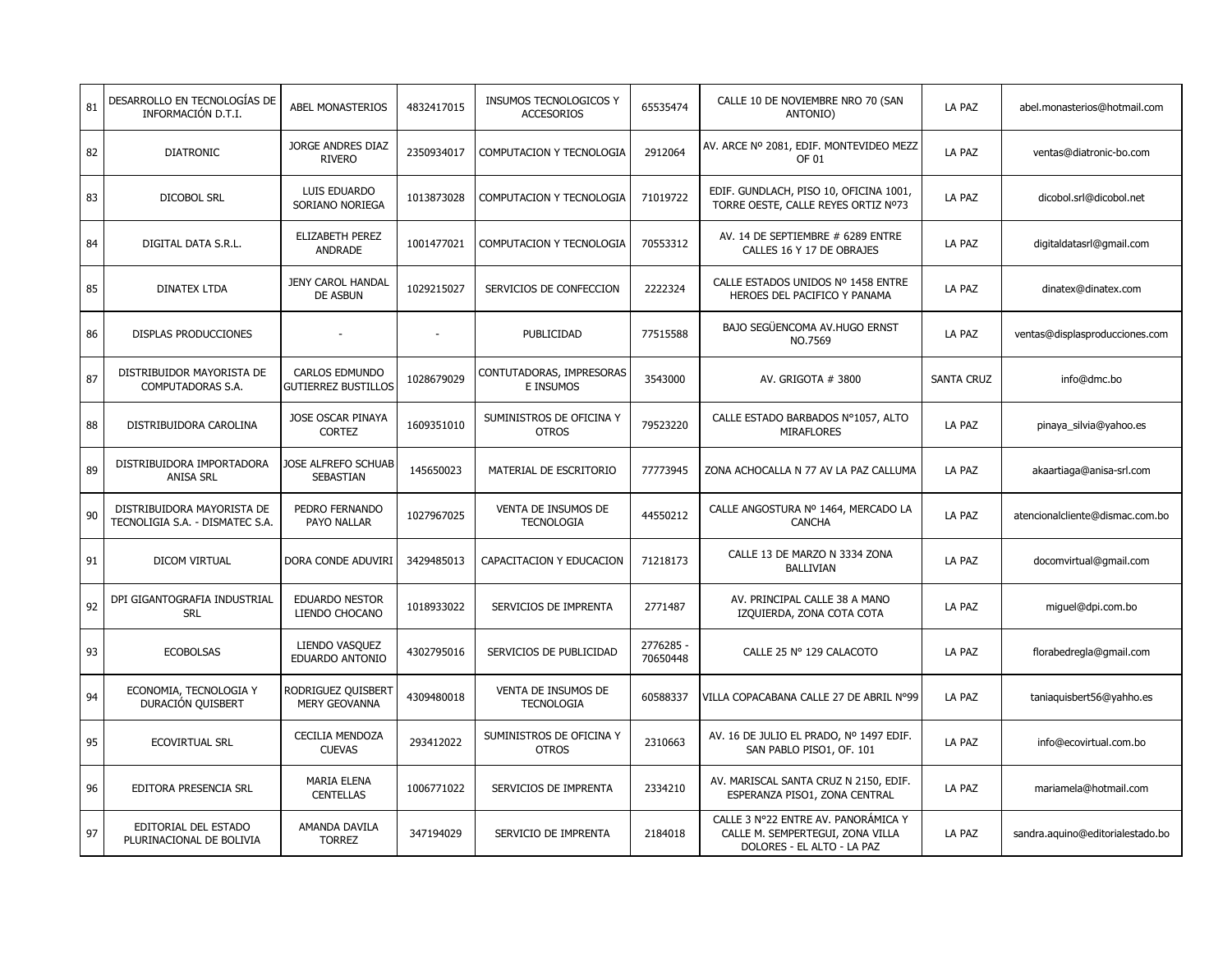| 98  | EDITORIAL ISKRA S.R.L.                                           | LUCY DIONISIA<br><b>ALCONSÉ</b>                             | 169808023  | PUBLICACION EN MEDIOS DE<br>COMUNICACIÓN        | 2000570                | JACINTO BENAVENTE Nº 2163 ESQUINA<br>BELLA VISTA SOPOCACHI                                            | LA PAZ            | lucy.alconse6@gmail.com         |
|-----|------------------------------------------------------------------|-------------------------------------------------------------|------------|-------------------------------------------------|------------------------|-------------------------------------------------------------------------------------------------------|-------------------|---------------------------------|
| 99  | EFACOM                                                           | CHOQUE ALA EDIL<br><b>RAMIRO</b>                            | 4778474015 | SERVICIO DE IMPRENTA                            | 70159148               | CALLE MENENDEZ Y PELAYO, PSJE MARIA<br>AUXILIADORA Nº 70                                              | LA PAZ            | choquealaedil@qmail.com         |
| 100 | EFECTO VISUAL                                                    | <b>EBELIN PARRA GARCIA</b>                                  | 5366632011 | SERVICIO DE PRODCUCCION<br>AUDIOVISUAL          | 79017111 -<br>60041601 | PASILLO CALLAU Nº 21 CASI ESQUINA<br><b>AYACUCHO</b>                                                  | <b>SANTA CRUZ</b> | imprenta.ev@hotmail.com         |
| 101 | EGO AUDIOVISUAL SRL                                              | <b>GUSTAVO GUERRERO</b><br><b>ERGUETA</b>                   | 123845020  | SERVICIOS DE PUBLICIDAD                         | 2714325 -<br>2713832   | ACHUMANI CALLE 21 Nº 6                                                                                | LA PAZ            | egoaudiovisual@gmail.com        |
| 102 | EL DERRIBADOR                                                    | JULIO MARCELO DE LA<br><b>CRUZ CLAURE</b>                   | 3656540015 | SERVICIOS DE RADIODIFUSION                      | 75202563<br>72502332   | CALLE COLON Nº53                                                                                      | LA PAZ            | edbwinm@hotmail.com             |
| 103 | ELITE'S BOLIVIA                                                  | ROLANDO ANTONIO<br>CALA FERNANDEZ                           | 3384730018 | SERVICIOS DE CONFECCION                         | 2829058<br>2832885     | AV. 6 DE MARZO LADO COLEGIO COPLAN Nº<br>250, ZONA 12 DE OCTUBRE                                      | LA PAZ            | elitesbolivia@hotmail.com       |
| 104 | EMPRESA CONSTRUCTORA<br><b>COMPACTO SRL</b>                      | <b>CARLOS FELSI</b><br><b>QUIROGA PRUDENCIO</b>             | 1023253025 | CONSTRCUTORA Y SERVICIOS<br>DE REFACCION        | 4716565                | AV. VILLAZÓN KM. 5 Nº 5757                                                                            | COCHABAMBA        | compactosrl@gmail.com           |
| 105 | <b>EMPRESA CONSTRUCTORA Y</b><br>CONSULTORA "SAVI" CBBA, S.R.L.  | YUSETH ORLANDO<br>SASARI ANTEZANA                           | 175876025  | <b>CONSTRCUTORA Y SERVICIOS</b><br>DE REFACCION | 70745435               | CALLE JOSÉ QUINTÍN MENDOZA Nº 1547                                                                    | COCHABAMBA        | savicbba@gmail.com              |
| 106 | EMPRESA DE SEGURIDAD Y<br>TECNOLOGICA VIGITRON                   | ELSA LIMA MAMANI                                            | 3078470014 | CAMARAS Y EQUIPOS DE<br>SEGURIDAD               | 70632204               | SAN PEDRO CALLE COLOMBIA #211                                                                         | LA PAZ            | vigitron.ventas@gmail.com       |
| 107 | EMPRESA E COMUNICACION SOCIAL<br>EL DEBER S.A.                   | <b>GERARDO PEREIRA</b><br><b>RODAS</b>                      | 1028283021 | PUBLICACION EN MEDIOS DE<br>COMUNICACIÓN        | 3538000 -<br>3539053   | A. TROMPILLO Nº 1144                                                                                  | <b>SANTA CRUZ</b> | jsagredo73@gmail.com            |
| 108 | EMPRESA ESTATAL "BOLIVIANA DE<br><b>TURISMO" BOLTUR</b>          | <b>LOURDES MARIA DEL</b><br>ROSARIO OMOYA<br><b>BENITEZ</b> | 284220028  | PASAJES AEREOS                                  | 2185999<br>2125099     | ZONA CENTRAL CALLE COMERCIO 819,<br>ESQUINA PICHINCHA, CENTRO COMERCIAL<br>PLAZA REAL BLOQUE A PISO 3 | LA PAZ            | info@boltur.gob.bo              |
|     | EMPRESA NACIONAL DE<br>109 TELECOMUNICACIONES S.A - ENTEL<br>S.A | <b>RAUL SALAZAR</b>                                         | 1020703023 | INTERNET Y TELEFONÍA MOVIL                      | 2123931                | CALLE FEDERICO SUAZO # 1935, EDIF.<br><b>TORRE VENTURA</b>                                            | LA PAZ            | rsalazar@entel.bo               |
| 110 | EMPRESA PÚBLICA PRODUCTIVA<br>CARTONES DE BOLIVIA-CARTONBOL      | JOSÉ ARTURO<br>MOSCOSO TORRES                               | 153462021  | SUMINISTROS DE OFICINA Y<br><b>OTROS</b>        | 25117709-<br>70431581  | AV.24 DE JUNIO S/N KM 3,5 CARRETERA A<br><b>VINTO</b>                                                 | LA PAZ            | raul.murguia@cartonbol.com.bo   |
| 111 | EMPRESA PÚBLICA PRODUCTIVA<br>PAPELES BOLIVIA -PAPELBOL          | <b>ALEXEI ANEIVA</b>                                        | 151538021  | SUMINISTROS DE OFICINA Y<br><b>OTROS</b>        | 2147001                | AV. JAIMES FREYRE ESO. CALLE 1 Nº 2344<br>ZONA SOPOCACHI                                              | LA PAZ            | nelida.sempertegui@impexpap.com |
| 112 | ENCUADERNACIÓN ESPAÑOLA                                          | MARCELO SARZURI                                             | 4261926013 | SERVICIOS DE IMPRENTA                           | 71583225-<br>76270008  | CALLE ILLAMPU NRO 850                                                                                 | LA PAZ            | sarzurimarcelo1@gmail.com       |
| 113 | <b>ENFOCA SRL</b>                                                | MARIA RENE MUÑOZ<br><b>SUAREZ</b>                           | 3940637 SC | CAPACITACION Y<br><b>CONSULTORIA</b>            | 3289111                | AV. SAN MARTIN C/FERMIN PERALTA #108<br><b>SANTA CRUZ</b>                                             | <b>SANTA CRUZ</b> | nmunoz@enfocaedu.com            |
| 114 | EQUIPAMIENTO MODERNO                                             | RUDDY VEJARANO<br><b>DURAN</b>                              | 212568025  | VENTA DE EQUIPOS DE<br>OFICINA/COMPUTACION      | 4662812                | CALLE VENEZUELA NO. 645                                                                               | COCHABAMBA        | ventas@equipamientomoderno.com  |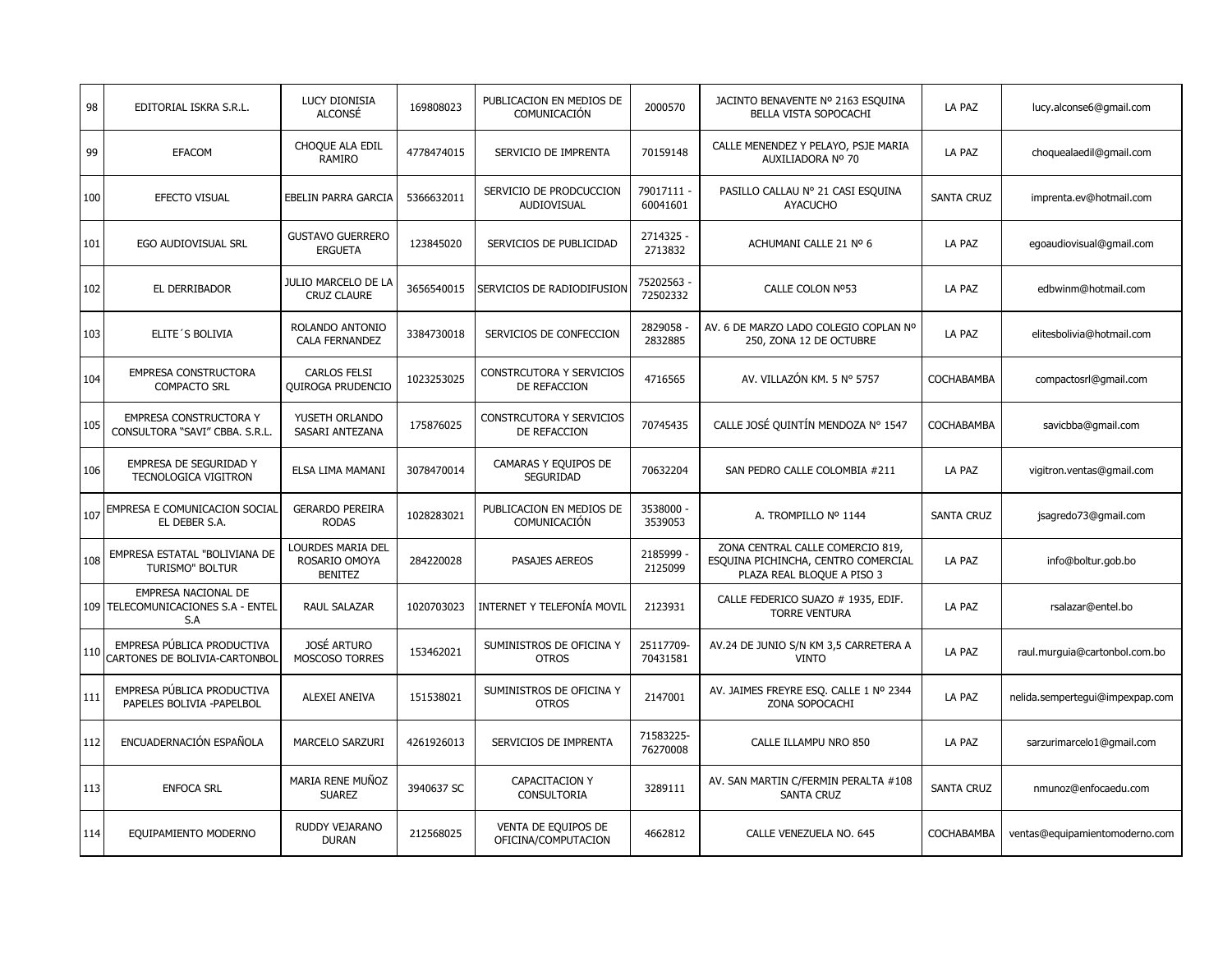| 115 | <b>ESCALA SRL</b>                                                           | <b>RENE MAURICIO</b><br>MORENO PALACIOS            | 1017913021 | SERVICIO DE PUBLICIDAD                             | 701 51933            | CALLLE 23 DE CALACOTO ESO GABINO<br>VILLANUEVA                                        | LA PAZ            | wurquidi@escala.com.bo         |
|-----|-----------------------------------------------------------------------------|----------------------------------------------------|------------|----------------------------------------------------|----------------------|---------------------------------------------------------------------------------------|-------------------|--------------------------------|
| 116 | <b>ESCORZO PRODUCCIONES SRL</b>                                             | FELIX REYNALDO LIMA<br>SANDALIO                    | 1017961025 | SERVICIOS DE PUBLICIDAD                            | 2000222              | AV. SANCHES LIMA Nº 2282, ENTRE<br>ROSENDO GUTIERRREZ Y GUACHALLA, EDIF.<br>DA VINCI  | LA PAZ            | reynaldo1s@yahoo.com           |
| 117 | ESCUELA DE ABOGADOS DEL<br>ESTADO-PROCURADURIA GENERAL<br><b>DEL ESTADO</b> | ALVARO RODRIGO<br>RIOS LAGUNA                      | 180678022  | <b>CAPACITACION Y</b><br>ASESORAMIENTO             | 71187548             | JUAN PABLO II - EL ALTO                                                               | LA PAZ            | econdori@procuraduria.gob.bo   |
| 118 | ESCUELA DE GESTION PUBLICA<br>PLURINACIONAL                                 | <b>IVAN IPORRE</b><br><b>SALGUERO</b>              | 168094024  | CAPACITACION Y<br>ASESORAMIENTO                    | 2200335 -<br>2200353 | CALLE BOLIVAR ESO. INDABURO Nº 724 -<br>ULTIMO PISO                                   | LA PAZ            | adolfovegafernandez@gmail.com  |
| 119 | ESTACION DE SERVICIO SAN LUIS                                               | <b>VICTOR HUGO</b><br>CONDORCETT<br><b>MURILLO</b> | 1037135011 | SERVICIO DE COMBUSTIBLE                            | 3572672-<br>3517237  | AV. 4TO ANILLO ESO.RADIAL 10                                                          | <b>SANTA CRUZ</b> | essl@cotas.com.bo              |
| 120 | ESTER FEBE QUISBERT QUISPE-<br><b>ATON OFFICE</b>                           | <b>ESTER FEBE QUISBERT</b><br>QUISPE               | 4819436017 | SUMINISTROS DE OFICINA Y<br><b>OTROS</b>           | 78858046             | CALLE PUCARANI Nº355 PISO 1 ZONA SAN<br><b>SEBASTIAN</b>                              | LA PAZ            | esterfebe3.5@gmail.com         |
| 121 | <b>F5 ACTUALIZATE</b>                                                       | RAMOS MAMANI SVEN<br><b>STEN</b>                   | 6105007018 | <b>BIOMETRICOS</b>                                 | 2971992              | LA PAZ, AVENIDA 6 DE AGOSTO, #2464,<br>EDIFICIO LOS JARDINES, PLANTA BAJA,<br>LOCAL 7 | LA PAZ            | sven.ramos@f5.com.bo           |
| 122 | FABRICA DE MUEBLES EL SOL                                                   | <b>TERESA MARISOL</b><br>QUIROGA TRIGO             | 2871024013 | <b>VENTA DE MUEBLES</b>                            | 4226521              | CALLE 25 DE MAYO NO. S-0620                                                           | LA PAZ            | muebles_el_sol@hotmail.com     |
| 123 | FABRICA DE MUEBLES FLORES                                                   | JHANIRA FLORES AUSA                                | 3749676016 | <b>VENTA DE MUEBLES</b>                            | 4501089              | AYACUCHO NO. 467                                                                      | LA PAZ            | fabricamueblesflores@gmail.com |
| 124 | FÁBRICA DE MUEBLES METÁLICOS<br>COCHABAMBA                                  | ALDO LINO FLORES<br>MONTAÑO                        | 970143010  | <b>VENTA DE MUEBLES</b>                            | 4223303              | CALLE 25 DE MAYO S-0634                                                               | COCHABAMBA        | muebles cochabamba@hotmail.com |
| 125 | <b>FABRITEC</b>                                                             | <b>JUAN PABLO</b><br><b>CLEMENTE MORALES</b>       | 5971174013 | <b>FABRICACION DE MUEBLES EN</b><br><b>GENERAL</b> | 72008739             | AV PERIFERICA EN LADO DE LA CANCHA<br><b>MARCANA</b>                                  | LA PAZ            | fabritec lpz@hotmail.com       |
| 126 | <b>FDC</b>                                                                  | EDUARDO CASTEDO<br><b>SÁNCHEZ</b>                  | 5857690015 | SERVICIO DE PRODUCCION<br>AUDIOVISUAL              | 3214412<br>75314287  | 4TO. ANILLO B/HAMACAS PLAN 12 Nº 4190                                                 | <b>SANTA CRUZ</b> | comercial@fdcbolivia.com       |
| 127 | <b>FEICOBOL</b>                                                             | EUNICE ACHA FERREL                                 | 1021689022 | SERVICIO DE ALQUILER DE<br>ESPACIOS DE EXPOSICION  | 4580994              | AV. PANDO NO. 1185                                                                    | COCHABAMBA        | feicobol@feicibol.com.bo       |
| 128 | FERIA EXPOSICION DE SANTA CRUZ<br>- FEXPOCRUZ                               | <b>OSCAR RAUL STRAUSS</b><br><b>JUSTINIANO</b>     | 1015501022 | SERVICIOS DE ALQUILER DE<br>ESPACIOS DE EXPOSICION | 3533535 -<br>3530882 | AV. ROCA CORONADO S/N, ZONA<br><b>CENTENARIO LITORAL</b>                              | <b>SANTA CRUZ</b> | feria@fexpocruz.com.bo         |
| 129 | <b>FILS COMPANY SRL</b>                                                     | FERNANDO HUASCAR<br>IQUIAPAZA LAURA                | 122537026  | VENTA DE INSUMOS DE<br><b>TECNOLOGIA</b>           | 2126395              | AV. BUSCH Nºº 1196                                                                    | LA PAZ            | info@fils.bo                   |
| 130 | FISTH - ELMT                                                                | JORGE ANDRES SAENZ<br>CARRASCO                     | 4809069019 | SERVICIOS DE PUBLICIDAD                            | 76788201             | CALLE MARIA ZALLES EDIFICIO ELSA PISO 4                                               | LA PAZ            | mateo@5ebolivia.com            |
| 131 | FLEXO PRINT S.R.L.                                                          | <b>JUAN CARLOS</b><br>ZAMORANO VALDEZ              | 150808029  | SERVICIO DE IMPRENTA                               | 44525907             | AV. RAMON RIVERO 572                                                                  | COCHABAMBA        | info@flexoprint.com.bo         |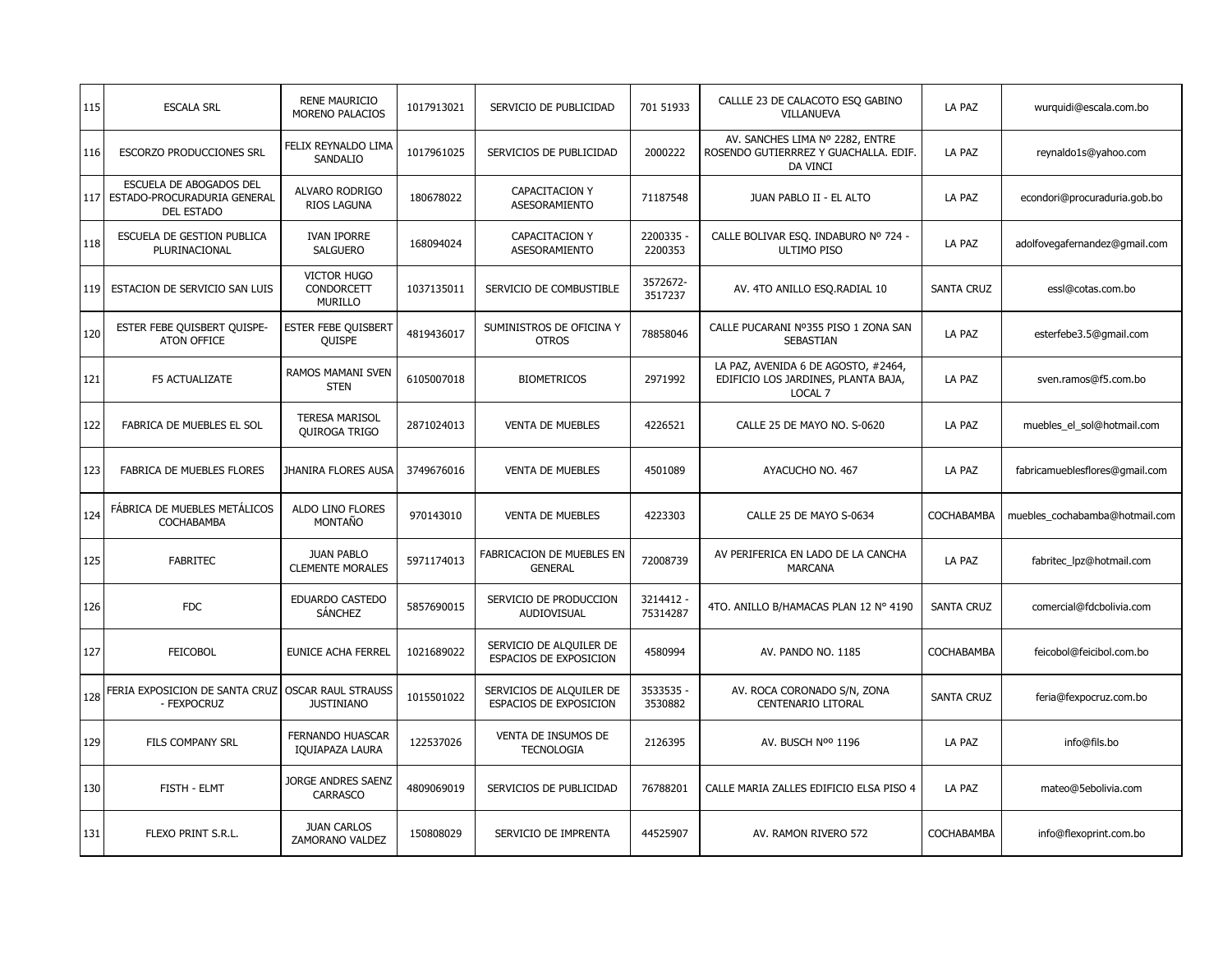|     | 132 FULL OFFICEE ANDEAN OFFICE SRL                         | <b>GUILLERMO JULIO</b><br><b>BELTRAN JEMIO</b>  | 207782025  | MATERIAL DE ESCRITORIO                        | 2771929              | AV. JOSE MARIA AGUIRRE N 400C ESQU C/28<br><b>LOS PINOS</b>                                        | LA PAZ            | kpino@fulloffice.com.bo             |
|-----|------------------------------------------------------------|-------------------------------------------------|------------|-----------------------------------------------|----------------------|----------------------------------------------------------------------------------------------------|-------------------|-------------------------------------|
| 133 | FLORES CHAVEZ LUIS FERNANDO<br>C.L.EMPASTADOS              | FLORES CHAVEZ LUIS<br><b>FERNANDO</b>           | 2687983015 | SERVICIOS DE IMPRENTA                         | 2312960              | AV. VILLAZÓN NRO 1966 ZONA CENTRAL                                                                 | COCHABAMBA        | clinicadellibro1@gmail.com          |
| 134 | FUNDACION ACCION CULTURAL<br>LOYOLA                        | FERNANDO ALVARADO<br><b>CASTRO</b>              | 1000165026 | SERVICIOS DE RADIODIFUSION                    | 6462213 -<br>6454248 | CALLE GUILLERMO LOAYZA Nº 274, ESQ.<br><b>VICENTE DONOSO</b>                                       | <b>SUCRE</b>      | aclochuquisaca@aclo.org.bo          |
| 135 | <b>FUTBOLMANIA</b>                                         | <b>GRISELDO GONZALO</b><br>COBO TORO            | 3977017018 | SERVICIOS DE RADIODIFUSION                    | 72087400<br>76200398 | AV. BUSCH Nº2005, EDIF. C&C 1, PISO 7 OF.<br>701 - MIRAFLORES                                      | LA PAZ            | gcobo2002@yahoo.com                 |
| 136 | <b>GEDEON RETAPIZADO Y</b><br><b>MANTENIMIENTO</b>         | <b>EDWIN WALTER</b><br>LUPACA M                 | 6815881017 | SERVICIO DE MANTENIMIENTO<br><b>DE SILLAS</b> | 78865017             | AV. MANUEL GAMARRA Nº1412, ZONA PURA<br>PURA.                                                      | LA PAZ            | servicio.gedeon@gmail.com           |
| 137 | GIRCANDEBOL S.R.L.                                         | <b>JUAN CARLOS ROSSEL</b><br>CAMACHO            | 358256025  | SERVICIO DE IMPRENTA                          | 73015484             | CALLE NICOLAS ACOSTA Nº 260                                                                        | LA PAZ            | gircandebol@hotmail.com             |
| 138 | <b>GOMACRUZ</b>                                            | XIMENA SOLEDAD<br>IBAÑEZ VACA                   | 1985926014 | <b>VENTA DE LLANTAS</b>                       | 74944721             | COMERCIAL CHIRIGUANO CASETA 25                                                                     | <b>SANTA CRUZ</b> | tbejarano@gomacruz.com              |
| 139 | GIRCANDEBOL S.R.L.                                         | <b>JUAN CARLOS ROSSEL</b><br><b>CAMACHO</b>     | 358256025  | SERVICIOS DE IMPRENTA                         | 73015484             | CALLE NICOLAS ACOSTA Nº 260                                                                        | LA PAZ            | gircandebol@hotmail.com             |
| 140 | <b>GRAFICA ARDAYA</b>                                      | YAQUELINE ARDAYA<br><b>MENDOZA</b>              | 7723136017 | SERVICIO DE PUBLICIDAD                        | 70864580             | ZONA CEMENTERIO GENERAL ENTRE 1ER Y<br>2DO ANILLO Nº 1031                                          | <b>SANTA CRUZ</b> | geritatorrico@gmail.com             |
| 141 | <b>GRAFICA CONCEPTUAL</b>                                  | <b>FANNY GREGORIA</b><br><b>AVALOS PEREZ</b>    | 1326411011 | SERVICIOS DE IMPRENTA                         | 2235041<br>2230680   | CALLE 8 Nº 520 (AV. 31 DE OCTUBRE) BAJO<br><b>SAN ANTONIO</b>                                      | LA PAZ            | editoralgraficaconceptual@gmail.com |
| 142 | <b>GRAFICA SINGULAR</b>                                    | MIRIAM MARTINEZ<br>CALANI                       | 4846636017 | SERVICIOS DE IMPRENTA                         | 2204783              | CALLE JUAN DE LA RIVA Nº 1406, ZONA<br><b>CENTRAL</b>                                              | LA PAZ            | cotiz.singular@gmail.com            |
| 143 | <b>GROUP CISC</b>                                          | JAVIER GUTIERREZ<br><b>MARTINEZ</b>             | 303002024  | VENTA DE INSUMOS DE<br><b>TECNOLOGIA</b>      | 2912126              | CALLE BELISARIO SALINAS EDIFICIO CENTRO<br>DE NEGOCIOS BELISARIOS SALINAS Nº 327<br>PISO 2 OF. 212 | LA PAZ            | roy.perez@groupcisc.com             |
| 144 | <b>GRUPO MOREIRA BOLIVIA SRL</b>                           | ROSARIO DE PILAR<br><b>MORALES</b>              | 208916026  | SUMINISTROS DE OFICINA Y<br><b>OTROS</b>      | 2435297              | AV. 20 DE OCTUBRE Nº 2651 ESQUINA<br>CAMPORS EDIF. MEDITERRANERO Nº 2651<br>MEZZANINE 1            | LA PAZ            | r_morales@moreira-group.com         |
| 145 | <b>GUTIERREZ &amp; THOMPSON,</b><br>ASOCIADOS S.R.L. - G&T | <b>JULVIO DIETER</b><br><b>GUTIERREZ PINAYA</b> | 140213026  | AUDITORES Y CONSULTORES                       | 2318272              | AV. MARISCAL SANTA CRUZ NO.2150 EDIF.<br>ESPERANZA PISO 8 OFIC. 2 ZONA CENTRAL                     | LA PAZ            | dieter.gutierrez@gytbolivia.com     |
| 146 | H. BALDIVIESO Y LUNA S.R.L.                                | <b>VICOTOR HUGO</b><br><b>BALDIVIEZO</b>        | 173142023  | AUDITORES Y CONSULTORES                       | 74000933             | CALLE BATALLON COLORADO                                                                            | LA PAZ            | hbl@baldiviesoyluna.com             |
| 147 | HILARIGROUP                                                | <b>HILARI ORTIZ</b><br>AÑAGUAYA                 | 296078028  | SERVICIO DE AVALUOS Y<br>TRAMITES EN GENERAL  | 72595271             | AV MARISCAL SANTA CRUZ N 1424 VILLA<br>INGENIO ESQ CALLE MILLUNI                                   | LA PAZ            | jrortizhilari@gmail.com             |
| 148 | HN PLAZA HOTEL S.R.L                                       | <b>JUAN CARLOS</b><br>PACHECO GRISI             | 1004457026 | HOTELERIA, SALON Y<br><b>RESTAURANT</b>       | 2440810              | <b>AV. ARCE 2177</b>                                                                               | LA PAZ            | lgutierrez@plazabolivia.com.bo      |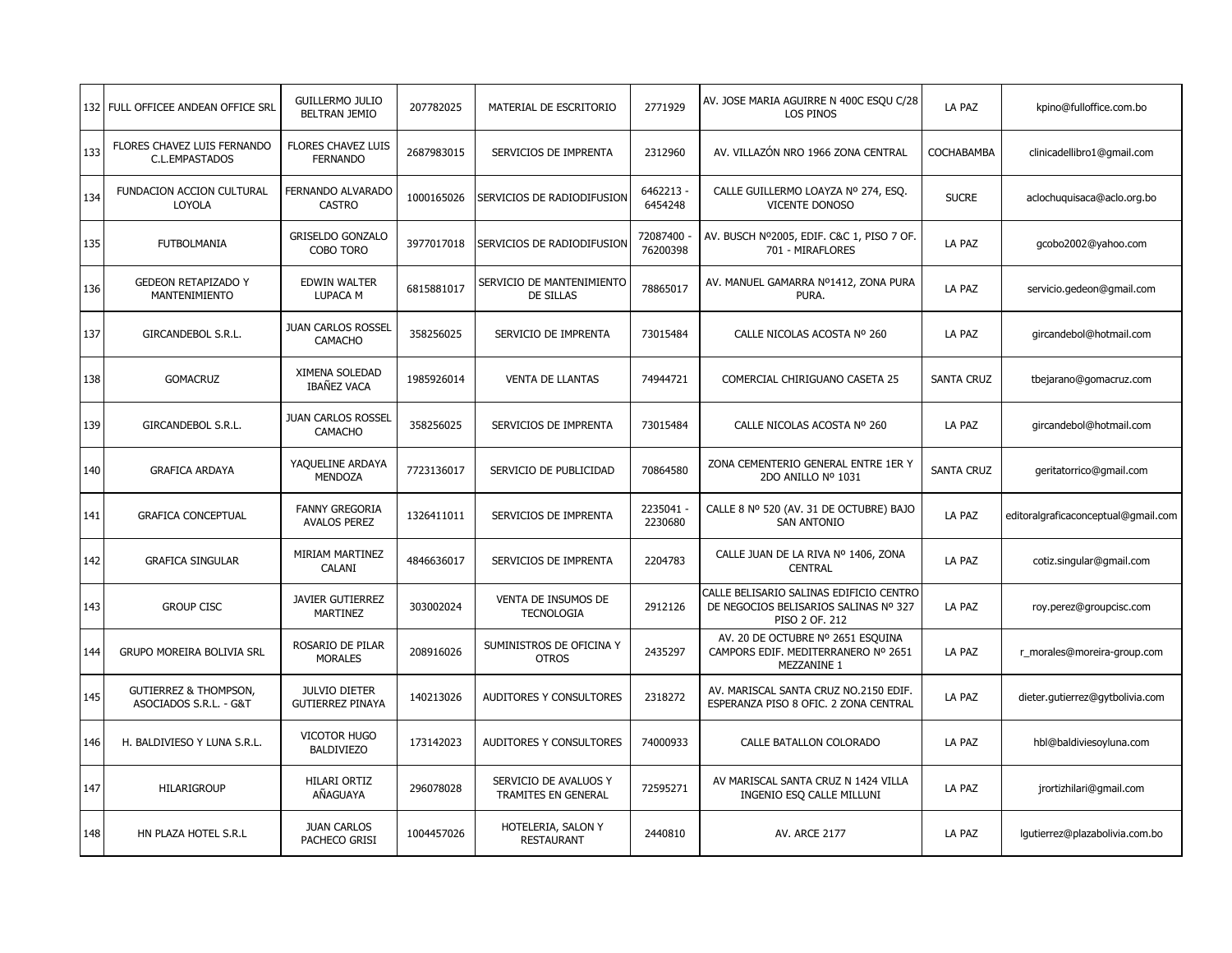| 149 | HOMEPAC SRL                                                           |                                                       | 183448022  | INSUMOS TECNOLOGICOS Y<br><b>ACCESORIOS</b>      | 4222679               | AV. UYUNI Nº 1171                                                              | LA PAZ            | ventas institucionales@homecenterfa<br>cil.com |
|-----|-----------------------------------------------------------------------|-------------------------------------------------------|------------|--------------------------------------------------|-----------------------|--------------------------------------------------------------------------------|-------------------|------------------------------------------------|
| 150 | HOSPITAL DE LAS SILLAS                                                | PAOLA QUINTEROS<br><b>GONZALES</b>                    | 3833566019 | <b>VENTA DE MUEBLES</b>                          | 3554676               | C/YAPACNI #200 ENTRE PEDRO VELEZ Y AV<br>CAÑOTO                                | <b>SANTA CRUZ</b> | paola38333carola@gmail.com                     |
| 151 | <b>ICONTEC- SERVICIOS</b><br>INTERNACIONALES DE CALIDAD<br><b>SRL</b> | <b>CLAUDIA ARANDIA</b><br><b>MONTENEGRO</b>           | 317584021  | SERVICIOS ADMINISTRATIVOS<br>DE CALIDAD          | 21254326              | CALACOTO, AV BALLIVIAN ESQ CALLE 23,<br>EDIFICIO TORRE FAITH, PISO 7 OFICINA C | LA PAZ            | carandia@la.icontec.org                        |
| 152 | ILLIMANI DE COMUNICACIONES S.A<br>(ATB RADIO)                         | <b>RENE MARCELO</b><br>HURTADO SANDOVAL               | 1020245021 | SERVICIO DE DIFUSION<br>RADIAL - TELEVISIVA      | 2229922               | AVENIDA ARGENTINA NO. 2057                                                     | LA PAZ            | cfigueroa@atb.com.bo                           |
| 153 | <b>HOTEL CORTEZ</b>                                                   |                                                       |            | HOTELERIA, SALON Y<br><b>RESTAURANT</b>          | 3331234               | AV. CRISTOBAL DE MENDOZA                                                       | <b>SANTA CRUZ</b> | eventos@hotelcortez.com                        |
| 154 | HOTEL GLORIA SRL                                                      |                                                       | 1020593027 | HOTELERIA, SALON Y<br><b>RESTAURANT</b>          | 2406622               | CALLE POTOSI N999 ZONA CENTRAL                                                 | LA PAZ            | reservas@hotelgloria.com.bo                    |
| 155 | <b>HYDRA SOLUCIONES Y SERVICIOS</b>                                   | <b>LISES CESAR</b><br>CHOQUETARQUI<br><b>UZQUIANO</b> | 4377379019 | RASTREO SATELITAL DE<br><b>VEHICULOS</b>         | 72046939              | LOS PINOS CALLE 2 Nº 105                                                       | LA PAZ            | hydra.soluciones.servicios@qmail.com           |
| 156 | <b>IBC COURIER</b>                                                    | <b>IBC COURIER</b>                                    | 1709177011 | <b>COURIER</b>                                   | 3375145               | OF. CENTRAL: AV. ARGENTINA #300                                                | <b>SANTA CRUZ</b> | ibccourier@hotmail.com                         |
| 157 | <b>IBEX EXPRESS LTDA</b>                                              | SERGIO BLANCO<br><b>FLORES</b>                        | 161752024  | <b>COURIER</b>                                   | 2444425               | PASAJE CAPITAN RAVELO Nº 2157                                                  | LA PAZ            | s.blanco@lhs.com.bo                            |
| 158 | <b>IBEX EXPRESS LTDA.</b>                                             | <b>JOSE ANTONIO</b><br><b>BLANCO FLORES</b>           | 161752024  | <b>COURIER</b>                                   | 4585500               | CALLE MAYOR ROCHA Nº 147                                                       | COCHABAMBA        | operaciones.cbba@lhs.com.bo                    |
| 159 | ILLIMANI DE COMUNICACIONES<br>S.A.                                    |                                                       |            | SERVICIO DE DIFUSION<br>RADIAL                   | 67005872              | AV. ARGENTINA Nº 2057, ZONA MIRAFLORES                                         | LA PAZ            | cfiqueroa@atb.com.bo                           |
| 160 | <b>IMAGENBOL SRL</b>                                                  | JOFFRE RAMIRO<br>FIERRO ARCAYA                        | 144073021  | SUMINISTROS DE OFICINA Y<br><b>OTROS</b>         | 2445005               | CALLE CAPITAN RAVELO Nº 2104                                                   | LA PAZ            | info@imagenbol.com.bo                          |
| 161 | IMPEXPAP S.A. - PAPELBOL                                              | ALEXEI ALFRED ANEIVA<br><b>JEMIO</b>                  | 170358027  | SUMINISTROS DE PAPEL Y<br><b>OFICINA</b>         | 4242329               | AV. BEIGIN ZUD                                                                 | LA PAZ            | marcela.caceres@impexpap.com                   |
| 162 | IMPEXPAP S.A. - PAPELBOL                                              | <b>CECILIA CORTEZ</b><br><b>MIRANDA</b>               | 139705024  | SUMINISTROS DE OFICINA Y<br><b>OTROS</b>         | 3642814 -<br>78888896 | 4TO. ANILLO ENTRE AV. CANAL COTOCA - V.<br>DE COTOCA, C/J.V. SUARES Nº 3695    | LA PAZ            | cecilia.cortes@impexpap.com                    |
| 163 | IMPORTADORA LLANTAX LTDA.                                             | MARCO ANTONIO<br>SANDOVAL REVOLLO                     | 1023115029 | <b>VENTA DE LLANTAS</b>                          | 4589507               | CALLE SANTIVAÑEZ O Nº 484                                                      | COCHABAMBA        | ventas.llantax@gmail.com                       |
| 164 | IMPORTADORA MAXXIS -NEGYCOM<br>DE BOLIVIA S.R.L                       | <b>ZULLMA ROMERO</b><br><b>ROBLEDO</b>                | 298396021  | <b>LLANTAS Y NEUMATICOS EN</b><br><b>GENERAL</b> | 3-451889              | AV.4TO ANILLO NRO.3310 BARRIO LAS<br>PALMAS ZONA RADIAL 17 1/2                 | <b>SANTA CRUZ</b> | contabilidad@maxxisbolivia.com                 |
| 165 | IMPORTADORA TIME OFFICE                                               | EDWIN AMILCAR<br>JORGE GONZALES                       | 4307860018 | INSUMOS DE IMPRESORAS                            | 71577299              | CALLE MANUEL ERGUETA Nº 1749<br>Z/TEMBLADERANI                                 | LA PAZ            | jorgeedwin2009@hotmail.com                     |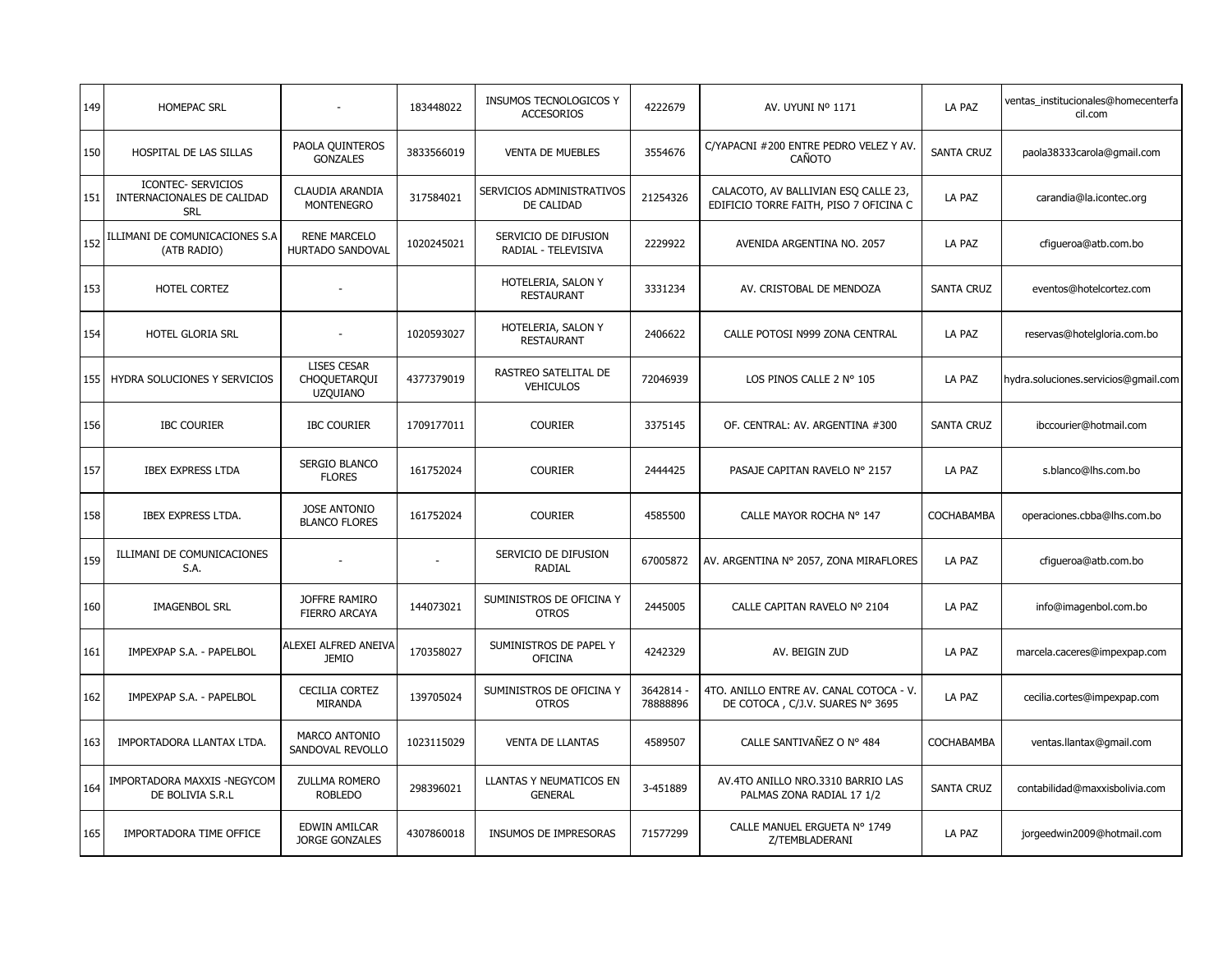| 166 | IMPORTADORA Y DISTRIBUIDORA<br>METROPLAST - MET SOLUCIONES<br><b>EMPRESARIALES</b> | ERICK DANIEL PONCE<br><b>BALCAZAR</b>         | 8446130012 | PRODUCTOS PLASTICOS Y<br>METALICOS EN GENERAL | 77700015                           | AV. APUMALLA Nº 942 ANT. CALATAYUD, Z/<br>CALLAMPAYA                                           | LA PAZ            | ventas@metroplastbol.com         |
|-----|------------------------------------------------------------------------------------|-----------------------------------------------|------------|-----------------------------------------------|------------------------------------|------------------------------------------------------------------------------------------------|-------------------|----------------------------------|
| 167 | IMPORTADORA Y EXPORTADORA<br>BOTO S.R.L.                                           | <b>CARLOS LABERTO</b><br>ANTELO JIMENEZ       | 184020022  | AIRES ACONDICIONADOS                          | 77059277                           | C TENIENTE RIVERO ESQ, CNL. FELIX<br><b>ROMERO</b>                                             | LA PAZ            | ymiranda-boto@outlook.com        |
| 168 | IMPRENTA CALLEJAS                                                                  | <b>RUDY CARLOS</b><br><b>CALLEJAS ALVAREZ</b> | 9006024018 | SERVICIOS DE IMPRENTA                         | 3621766 -<br>70093758              | PASILLO JOSÉ CALLAÚ Nº 74 FRENTE AL<br>EDIFICIO CORDOVA                                        | LA PAZ            | imprenta_callejas@hotmail.com    |
| 169 | IMPRESION DIGITAL<br>PERSONALIZADA SRL                                             | MARIA RENE MOLINA<br><b>MONASTERIOS</b>       | 151438023  | SERVICIOS DE IMPRENTA                         | 2794788                            | CALACOTO CALLE 9 ESQ. SANCHEZ<br>BUSTAMANTE EDIF. VITRUVIO 2, PISO 3                           | LA PAZ            | contacto@impresiondigitalsrl.com |
| 170 | INDUSTRIA MANUFACTURERA<br>"LOSCAR"                                                | CARLOS COPARICONA<br>LOZA                     | 3407627011 | SERVICIOS DE CONFECCION                       | 2836610 -<br>2834851               | ZONA COSMOS 77, CALLE 6-A Nº 17B                                                               | LA PAZ            | jcarcoparicona@hotmail.com       |
| 171 | INDUSTRIA PUBLICITARIA AIR<br><b>GIANTS BOLIVIA SRL</b>                            | JANETH CASTRO<br><b>CABERO</b>                | 331394029  | SERVICIOS DE IMPRENTA                         | 2916061 -<br>2788921<br>70194447   | AV. HUGO ERNEST 6464, BAJO SEGUENCOMA                                                          | LA PAZ            | contactos@agbol.com              |
| 172 | <b>IMPRESION DIGITAL</b><br>PERSONALIZADA SRL                                      | MARIA RENE MOLINA<br><b>MONASTERIOS</b>       | 151438023  | SERVICIO DE IMPRENTA                          | 2794788                            | CALACOTO CALLE 9 ESO. SANCHEZ<br>BUSTAMANTE EDIF. VITRUVIO 2, PISO 3                           | LA PAZ            | contacto@impresiondigitalsrl.com |
| 173 | INDUSTRIA MANUFACTURERA<br>"LOSCAR"                                                | CARLOS COPARICONA<br>LOZA                     | 3407627011 | PRENDAS DE VESTIR EN<br><b>GENERAL</b>        | 2836610 -<br>2834851               | ZONA COSMOS 77, CALLE 6-A Nº 17B                                                               | LA PAZ            | jcarcoparicona@hotmail.com       |
| 174 | INDUSTRIA PUBLICITARIA AIR<br><b>GIANTS BOLIVIA SRL</b>                            | JANETH CASTRO<br><b>CABERO</b>                | 331394029  | SERVICIO DE IMPRENTA                          | 2916061 -<br>2788921 -<br>70194447 | AV. HUGO ERNEST 6464, BAJO SEGUENCOMA                                                          | LA PAZ            | contactos@agbol.com              |
| 175 | <b>INFOBEST SRL</b>                                                                | ROBERTO LUIS<br><b>GUZMAN VALENZUELA</b>      | 149206022  | VENTA DE EQUIPOS DE<br>OFICINA/COMPUTACION    | 4500888                            | CALLE ANTEZANA NO. 368                                                                         | COCHABAMBA        | alexander@infobest.net           |
| 176 | <b>INOVA NETWORKS</b>                                                              | EDWIN ROJAS                                   | 233244021  | INSUMOS TECNOLOGICOS Y<br><b>ACCESORIOS</b>   | 2906508-<br>72540809               | CALLE MÉXICO Nº 1418A ESQUINA<br><b>COLOMBIA</b>                                               | LA PAZ            | erojas@inova.com.bo              |
| 177 | <b>INTECSA SRL</b>                                                                 | <b>WENDY PARDO</b>                            | 35150625   | INSUMOS TECNOLOGICOS Y<br><b>ACCESORIOS</b>   | 2311120                            | CALLE MEXICO Nº 1554 EDIF. CHUQUIAGO                                                           | LA PAZ            | wpardo@intecsa.com.bo            |
| 178 | INTECSA TECNOLOGY S.R.L.                                                           | <b>WENDDY PARDO</b>                           | 351506025  | INSUMOS TECNOLOGICOS Y<br><b>ACCESORIOS</b>   | 2311120                            | CALLE MÉXICO Nº 1554                                                                           | LA PAZ            | wendypardo@hotmail.com           |
| 179 | <b>INTEGRADORES Y CONSULTORES</b><br>EN TECNOLOGIA S.R.L.                          | <b>REYES BONIFAZ</b><br>MARIANELA             | 1017235022 | EQUIPOS DE<br>OFICINA/COMPUTACION             | 2125057<br>2125081                 | MARISCAL MONTENEGRO, ENTRE CALLES 18<br>Y 21 DE CALACOTO, FRENTE AL BANCO<br><b>UNION</b>      | LA PAZ            | henry.calle@ictec.com.bo         |
| 180 | IRBA LTDA.                                                                         | MONICA TERESA<br>LUCUY ANDIA                  | 1008049026 | MUEBLES EN GENERAL                            | 4234511                            | CALLE SANTIVAÑEZ NO. 199                                                                       | <b>SANTA CRUZ</b> | irbatiendacbba@yahoo.es          |
| 181 | ISOGLOBAL S.R.L.                                                                   | ROLANDO GUIDO<br>MENDOZA QUISBERT             | 375984028  | CAPACITACION Y<br>CONSULTORIA                 | 77765538                           | CALLE VILLAMIL DE RADA NRO 719 ZONA<br>ALTO SAN PEDRO                                          | LA PAZ            | info@isoglobal.com               |
| 182 | IT SEVEN SRL                                                                       | <b>FREDDY COILA</b>                           | 335396022  | COMPUTACION Y TECNOLOGIA                      | 2442223                            | CALLE BATALLON COLORADOS Nº 24<br>EDIFICIO EL CONDOR PISO 8 OFICINA 808<br><b>ZONA CENTRAL</b> | LA PAZ            | itseven@itsevenbolivial.com      |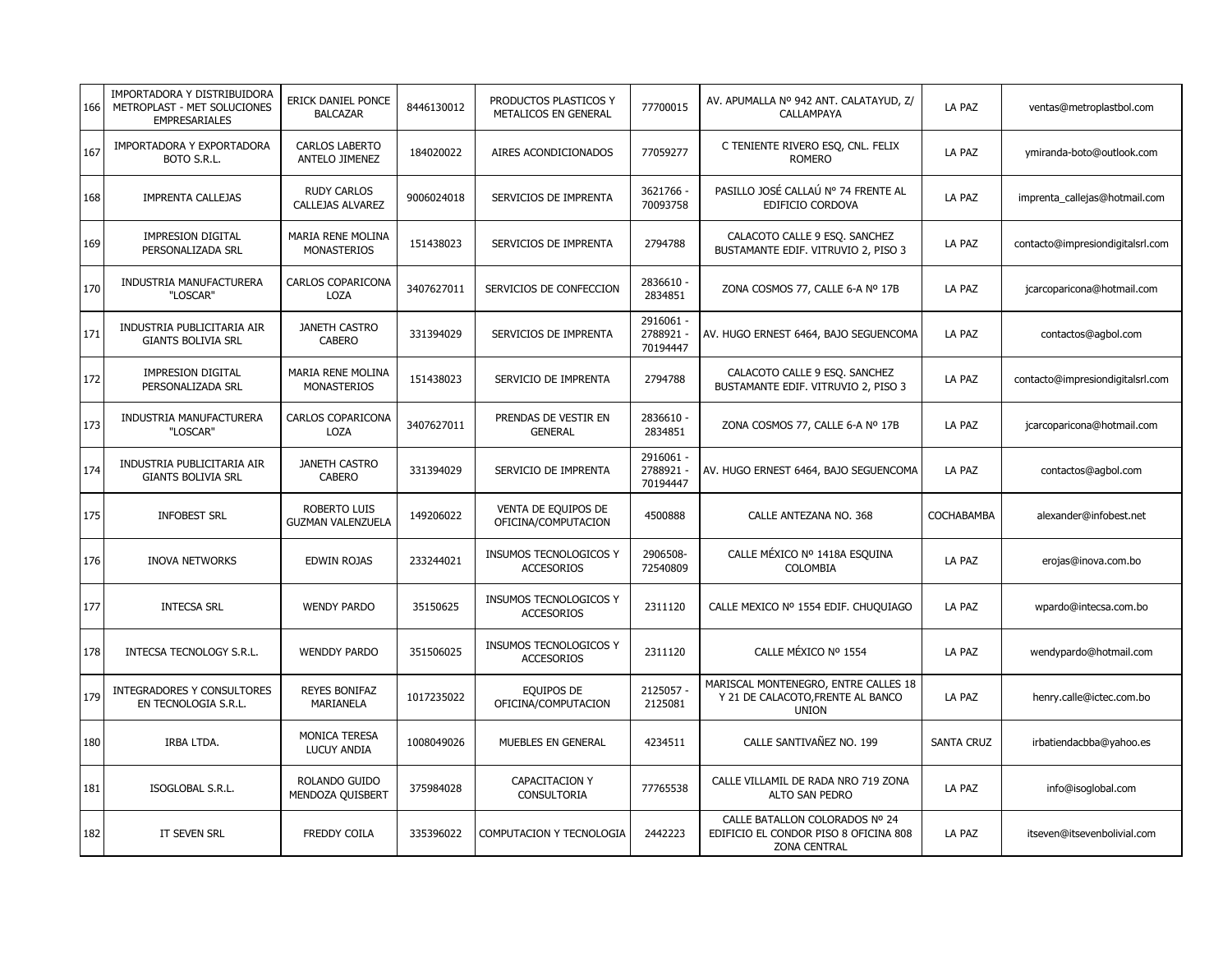| 183 | <b>J&amp;J IDEAS GANADORAS SRL</b>         | <b>JOSE ANTONIO</b><br>POMACUSI PAZ          | 192872029  | SERVICIOS DE RADIODIFUSION                    | 72692922<br>71343431  | EDIF. CASTELO BRANCO AV. CRISTOBAL DE<br>MENDOZA ESQ. LIBERTAD PISO 14G             | <b>SANTA CRUZ</b> | fslijeron@hotmail.com                    |
|-----|--------------------------------------------|----------------------------------------------|------------|-----------------------------------------------|-----------------------|-------------------------------------------------------------------------------------|-------------------|------------------------------------------|
| 184 | JIMENEZ ZABALA IMPORT EXPORT               | ENRIQUE JIMENEZ<br>ZABALA                    | 2978061013 | SUMINISTROS DE OFICINA Y<br><b>OTROS</b>      | 72195110              | CALLE JUSTO BAZAN EDIF CENTRO<br>COMERCIAL BARRIO LINDO ZONA BARRIO<br><b>LINDO</b> | <b>SANTA CRUZ</b> | ENRIQUEJIMENEZIMPORTEXPORT@G<br>MAIL.COM |
| 185 | JSM PUBLICIDAD                             | <b>JUAN SAMUEL MEAVE</b><br>CANQUI           | 6111448010 | SERVICIOS DE PUBLICIDAD                       | 2783137 -<br>72025016 | OBRAJES CALLE6, NRO 127                                                             | LA PAZ            | juansampubli@gmail.com                   |
| 186 | <b>JUSTINO KAPA PACOSILLO</b>              | <b>JUSTINO KAPA</b><br>PACOSILLO             | 2211314017 | MUEBLES EN GENERAL                            | 74917508              | CALLE MURILLO N 914 CASI ESQ SAGARNAGA                                              | LA PAZ            | justinokapapacosillo@gmail.com           |
| 187 | JUAN JOSE SERVICIOS Y SISTEMAS             | JUAN JOSE ARANDIA<br><b>AVILA</b>            | 3533181019 | COMPUTADORAS Y SISTEMAS                       | 74776487              | CALLE MANUEL ZEBALLOS S/N                                                           | COCHABAMBA        | j_j_a_a@hotmail.com                      |
| 188 | KHAINATA                                   | MALDONADO CASTEDO<br>ROBERTO ANTONIO         | 2719490018 | SISTEMAS Y DISEÑO WEB                         | 71596771              | AV 20 DE OCTUBRE Y GUACHALLA                                                        | LA PAZ            | info@khainata.com                        |
| 189 | KOMIBOL IMPORTACIONES                      | <b>VICTOR HUGO</b><br>ORELLANA MORENO        | 1567336015 | SUMINISTROS DE OFICINA Y<br><b>OTROS</b>      | 3325112               | AV. CENTENARIO Nº 91                                                                | LA PAZ            | gerencia@komibol.com                     |
| 190 | KRAKEN SERVICIOS GENERALES                 | ALVARO JAVIER TAPIA                          | 4582219017 | UPS, TRANSFORMADORES Y<br>MATERIAL EN GENERAL | 2421396               | PRESBITERO MEDINA Nº 2511                                                           | LA PAZ            | kraken@kraken.gob.bo                     |
| 191 | KUEKA PRODUCCIONES S.A.                    |                                              | 29482238   | SERVICIO DE PRODUCCION<br><b>AUDIOVISUAL</b>  | 2782238               | OBRAJES C/8 Nº 346                                                                  | LA PAZ            |                                          |
| 192 | <b>L&amp;A VENTA DE MUEBLES</b>            | LIDIA AGUILAR<br><b>HERRERA</b>              | 3414832013 | MUEBLES EN GENERAL                            | 2310964               | CALLE MURILLO Nº 1046 ENTRE CALLES<br>CBBA Y ORURO                                  | LA PAZ            | muebles_lya@hotmail.com                  |
| 193 | LA ESTRELLA                                | JORGE ARIAS SUAREZ                           | 4560758010 | MEDIO DE COMUNICACIÓN<br>PERIODICO            | 3368066               | AV. CANAL COTOCA ENTRE 2DO Y 3ER<br>ANILLO                                          | <b>SANTA CRUZ</b> | inf@laestrella.com.bo                    |
| 194 | LIBRERIA EL TREBOL SRL.                    | JOHNNY VELASCO<br><b>LOPEZ</b>               | 1008569027 | SUMINISTROS DE OFICINA Y<br><b>OTROS</b>      | 4251014               | CALLE ESTEBAN ARCE Nº 407 ESQ, JORDAN                                               | COCHABAMBA        | libreriaeltrebol@gmail.com               |
| 195 | LIBRERIA FATIMA                            | <b>NELLY ALVAREZ</b><br><b>CAMPOS</b>        | 1504126015 | MATERIAL DE ESCRITORIO EN<br><b>GENERAL</b>   | 70933634              | <b>SANTA CRUZ</b>                                                                   | <b>SANTA CRUZ</b> | lib.fatima@gmail.com                     |
| 196 | LIBRERIA IMPRESTA PARIS                    | FERNANDO ANTONIO<br><b>RIVERO ANTEZANA</b>   | 1546692014 | SUMINISTROS DE OFICINA Y<br><b>OTROS</b>      | 4223492               | AV. HEROINAS WESO. BAPTISTA Nº E-0199                                               | COCHABAMBA        | libreriaparis222@hotmail.com             |
| 197 | LIBRERIA Y PAPELERIA OLIMPIA<br><b>SRL</b> | SANDRA ELIZABETH<br><b>WEINBERG JAUREGUI</b> | 1020267022 | SUMINISTROS DE OFICINA Y<br><b>OTROS</b>      | 2204091               | CALLE BALLIVIAN N 1232 ZONA CENTRAL                                                 | LA PAZ            | institucinal4@libreriaolimpia.com        |
| 198 | LIBRERIA Y PAPELERIA OLIMPIA<br><b>SRL</b> | SANDRA WEINBERG                              | 1020267022 | SUMINISTROS DE OFICINA Y<br><b>OTROS</b>      | 2204091 -<br>2204106  | CALLE BALLIVIAN Nº 1232                                                             | LA PAZ            | libreriaolimpia@hotmail.com              |
| 199 | MADEPA S.A.                                | ING. GABRIELA MIGUEL                         | 1028465027 | SUMINISTROS DE OFICINA Y<br><b>OTROS</b>      | 71226764              | PARQUE INDUSTRIAL MANZANA 27                                                        | <b>SANTA CRUZ</b> | mvidal@madepa.com.bo                     |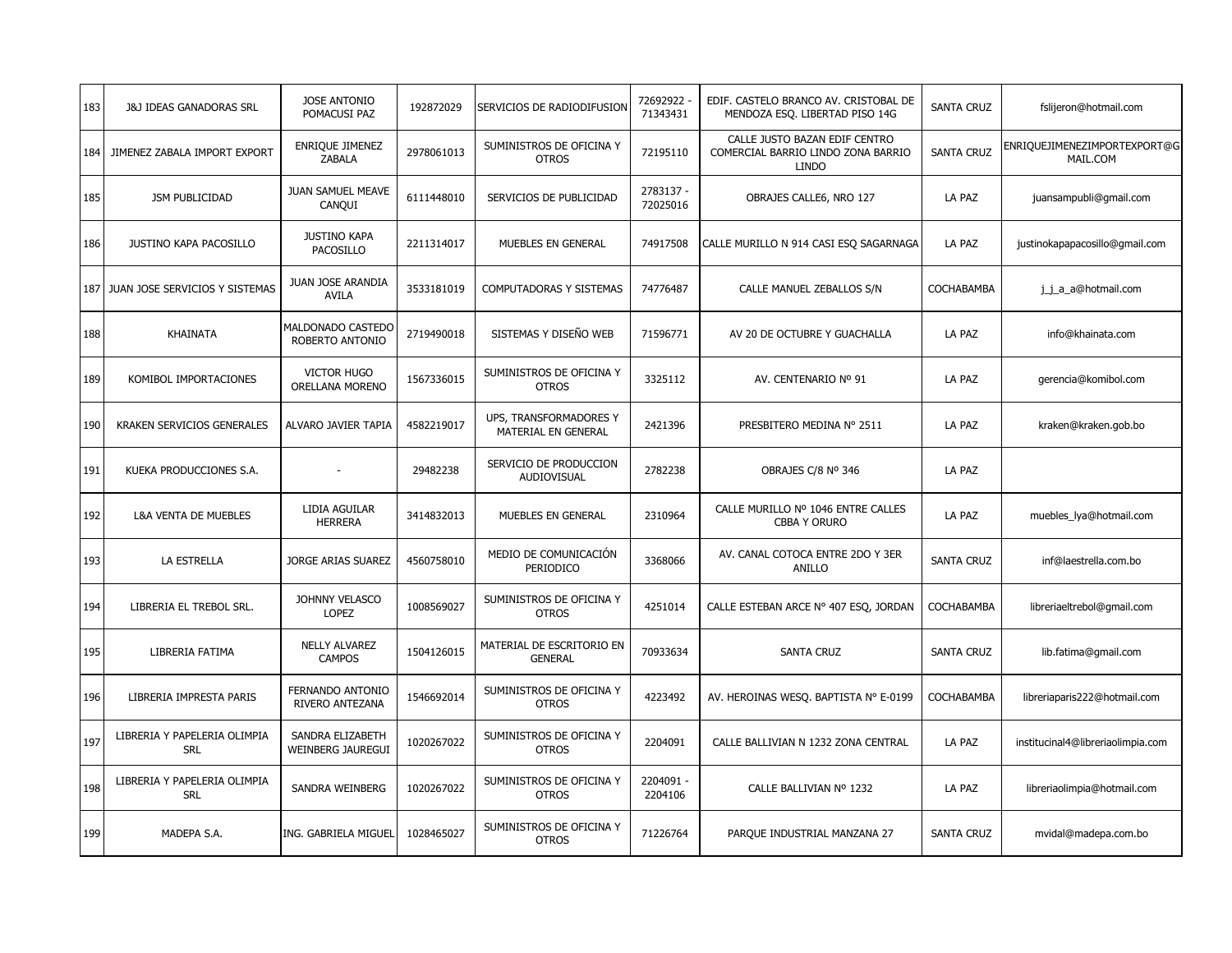| 200 | MANUFACTURAS ATZUMY G&L                      | SANTOS GUILERMO<br>TOPOCO PACO                 | 4364871016 | SUMINISTROS DE OFICINA Y<br><b>OTROS</b>    | 70134344              | ZONA VILLA DOLORES C/4 Nº30                                           | LA PAZ            | gtp91@hotmail.com                |
|-----|----------------------------------------------|------------------------------------------------|------------|---------------------------------------------|-----------------------|-----------------------------------------------------------------------|-------------------|----------------------------------|
| 201 | MARCAS ASOCIADAS S.R.L.                      | ARIEL DURÁN BÖGER                              | 127567029  | SERVICIOS DE PUBLICIDAD                     | 73096956              | MIRAFLORES CALLE VILLALOBOS Nº1660                                    | LA PAZ            | aduranboger@gmail.com            |
| 202 | MARCELO RIOS PUBLICIDAD Y<br><b>SISTEMAS</b> | <b>MARCELO RIOS</b>                            | 5244938015 | SERVICIOS DE PUBLICIDAD                     | 71753884              | CALLE MOTO MENDEZ Y KAMI S/N                                          | LA PAZ            | mar99lo@hotmail.com              |
| 203 | <b>MEGALINK SRL</b>                          | JAVIER GALVEZ FUNES                            | 1003391020 | INSUMOS TECNOLOGICOS Y<br><b>ACCESORIOS</b> | 2129000               | AV. SANCHES LIMA Nº 2520                                              | LA PAZ            | jcgalvez@megalink.com            |
| 204 | MI TELEFERICO                                | <b>CESAR LUIS</b><br>DOCKWEILER SUAREZ         | 280048029  | TRANSPORTE AEREO DE<br><b>PASAJEROS</b>     | 2179300               | <b>ESTACION CENTRAL</b>                                               | LA PAZ            | vmoscoso@miteleferico.bo         |
| 205 | MICROBOL NETWORK S.R.L                       | ALDO YHAMIL ALIAGA<br><b>TRUJILLO</b>          | 341570028  | EQUIPOS DE<br>OFICINA/COMPUTACION           | 2152320               | AV.16 DE JULIO EL PARAO EDIF SAN PABLO                                | LA PAZ            | microbolnetwork@outlook.com      |
| 206 | MICROBOL NETWORK SRL                         | ALDO YHAMIL ALIAGA<br><b>TRUJILLO</b>          | 341570028  | INSUMOS TECNOLOGICOS Y<br><b>ACCESORIOS</b> | 2152320               | AV. 16 DE JULIO EL PRADO EDIF. SAN PABLO<br>P/20 OF. 2005             | LA PAZ            | microbolnetwork@outlook.com      |
| 207 | MINISTERIO DE COMUNICACION                   | <b>GISELA KARINA LOPEZ</b><br><b>RIVAS</b>     | 180926022  | PUBLICACION EN MEDIOS DE<br>COMUNICACIÓN    | 2902597<br>2200390    | AV. CAMACHO EDIFICIO LA URBANA PISO 5<br>RADIO PATRIA NUEVA           | LA PAZ            | marketingmincom@gmail.com        |
| 208 | MOBICEN - FABRICA DE MUEBLES                 | ENRIQUE TORRELIO                               | 4736541016 | MUEBLES EN GENERAL                          | 33318306              | AV. LUJAN ENTRE 6TO Y 7MO ANILLO CALLE<br>5 FINAL                     | <b>SANTA CRUZ</b> | mobicenventas@gmail.com          |
| 209 | MODESTIL                                     | MERY ERLINDA NAVA<br><b>VELARDE</b>            | 2706365012 | MUEBLES EN GENERAL                          | 2421426 -<br>70556082 | AV. 20 DE OCTUBRE Nº 2096                                             | LA PAZ            | modestilmuebles@hotmail.com      |
| 210 | MOTIVAKIT INNOVACION Y<br>CALIDAD            | <b>MARCO ANTONIO</b><br><b>JIMENEZ ALVAREZ</b> | 123603020  | SERVICIOS DE MARKETING                      | 70576376              | ZONA CENTRAL CALLE SUCRE N 1340                                       | LA PAZ            | fvillarreal@mecadeo.com.bo       |
| 211 | MUEBLERÍA E INSUMOS IMEI                     | <b>RUBEN ALEXANDER</b><br><b>MAMANI FLORES</b> | 9099815011 | MUEBLES EN GENERAL                          | 2311171               | CALLE MURILLO Nº 1225                                                 | LA PAZ            | imeibolivia@gmail.com            |
| 212 | MUEBLES METALICOS ZAMBRANA                   | ARIEL ALEX ZAMBRANA<br><b>GUZMAN</b>           | 299446027  | MUEBLES EN GENERAL                          | 76608111              | ZONA PAMPA DE LA ISLA BARRIO EL ARENAL<br>UV-141BMZ-73A               | <b>SANTA CRUZ</b> | mueblesmzambrana@gmail.com       |
| 213 | MULTI MUEBLES SHIRA                          | NANCY ESPINOZA                                 | 2320665014 | MUEBLES EN GENERAL                          | 2900835               | CALLE MURILLO NO. 1082 EDIFICIO OSMAR<br>OF. 107                      | LA PAZ            | emp.shiramuebles@hotmail.com     |
| 214 | MULTI OPFFICE SRL                            | <b>MARIA ELENA</b><br>SAAVEDRA FERRUFINO       | 1003225022 | SUMINISTROS DE OFICINA Y<br><b>OTROS</b>    | 2242800               | AV. HEROES DEL PACIFICO Nº 1374 EDIFICIO<br>PACIFICO, ZONA MIRAFLORES | LA PAZ            | libreria multioffice@hotmail.com |
| 215 | MULTITAREA SRL                               | <b>RICARDO AGUILAR</b>                         | 1002881026 | VENTA DE EQUIPOS DE<br>OFICINA/COMPUTACION  | 77210465              | CALLE MURILLO Nº 1028, OFICINA 216 - 217                              | LA PAZ            | ventaslp@multitareasrl.com       |
| 216 | NADINE IMPORT SRL                            | CELIA JENNY BLANCO<br><b>DURAN</b>             | 299772024  | SUMINISTROS DE OFICINA Y<br><b>OTROS</b>    | 2911647               | CAPITAN RAVELO Nº 267, EDIF. MARIA<br>CRISTINA PISO3 OF. 3A           | COCHABAMBA        | nadpz@nadine.com.bo              |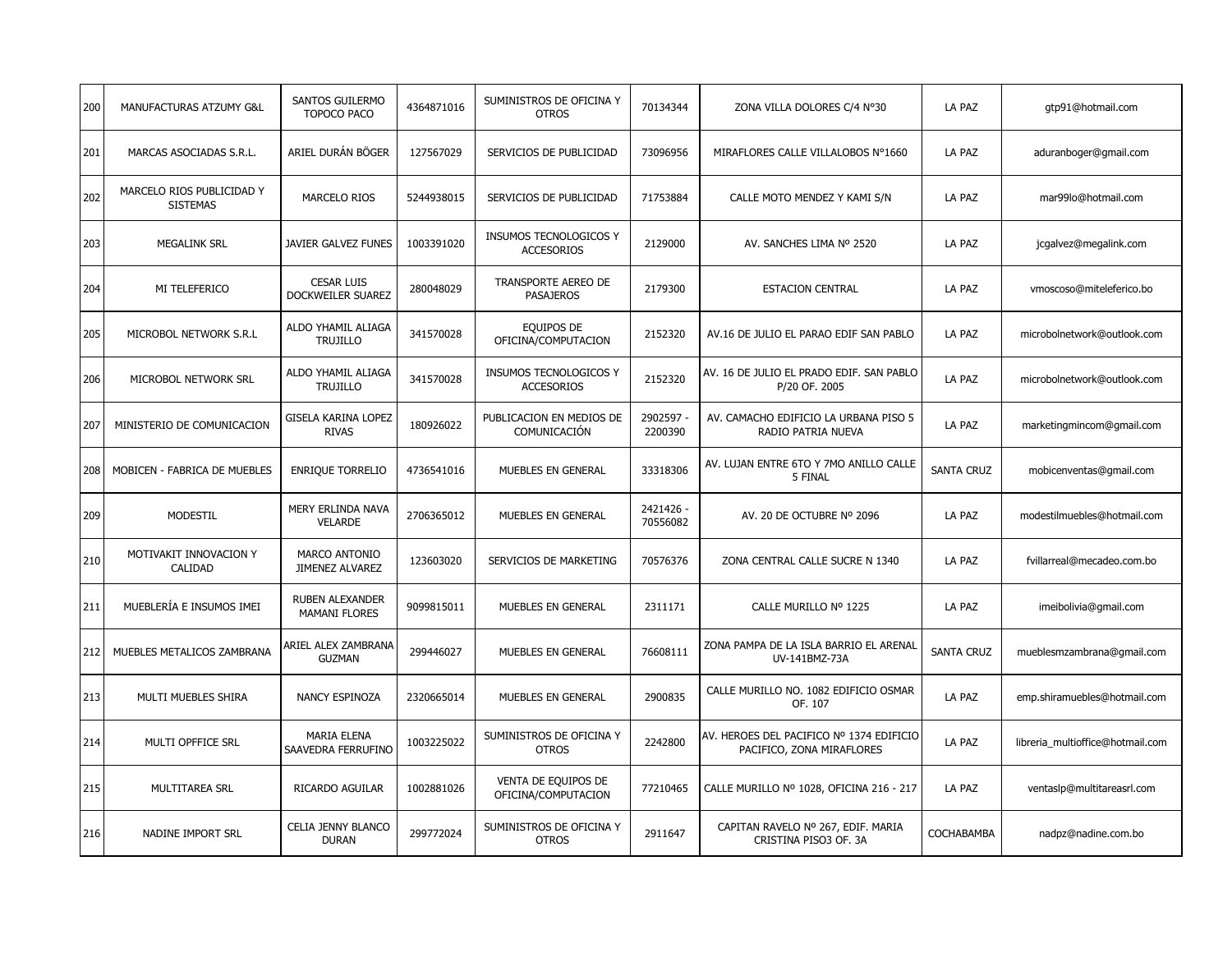| 217 | <b>NATURGAS SRL</b>                                                      | <b>JUAN RAMOS CHAVEZ</b>                         | 220000022  | SERVICIO DE MANTENIMIENTO<br><b>AUTOMOTRIZ</b> | 2843275<br>71596603<br>79504896 | AV. JUAN PABLO II Nº 3924 MEDIA CUADRA<br>ANTES DE LA UPEA                                     | LA PAZ        | naturgassrl@hotmail.com                   |
|-----|--------------------------------------------------------------------------|--------------------------------------------------|------------|------------------------------------------------|---------------------------------|------------------------------------------------------------------------------------------------|---------------|-------------------------------------------|
| 218 | NEFECHRISA IMPORT EXPORT<br>SUMINISTROS Y SERVICIOS EN<br><b>GENERAL</b> | <b>NELLY FELICIDAD</b><br>HUMEREZ QUISBERT       | 6136566014 | SUMINISTROS DE OFICINA Y<br><b>OTROS</b>       | 2310537                         | CALLE FEDERIXO ZUAZO Nº 1885                                                                   | LA PAZ        | nellyhumerez.18@hotmail.com               |
| 219 | NEONIZATE PUBLICIDAD Y<br><b>EVENTOS</b>                                 | LUIS ALBERTO SORIA<br>VELLIDO                    | 9203655018 | SERVICIOS DE PUBLICIDAD                        | 68186863                        | AV. FRANCISCO DE MIRANDA Nº 1658 - LA<br>PAZ                                                   | LA PAZ        | neonbolivia@gmail.com                     |
| 220 | <b>NEOTHEK SRL</b>                                                       | KARINA ARNEZ BILBAO                              | 210206020  | EQUIPOS DE<br>OFICINA/COMPUTACION              | 4792479                         | AV. LOS CEIBOS Nº 2157 EDIF. BELGRANO<br>PISO 7, DPTO. 7B                                      | COCHABAMBA    | karina@neothek.com                        |
| 221 | <b>NETBEANS</b>                                                          | REYNALDO CAMACHO<br><b>RIVAS</b>                 | 4260840018 | SUMINISTROS DE OFICINA Y<br><b>OTROS</b>       | 72539989                        | CALLE POTOSI Nº 1376, EDIF. NAIRA DPTO.<br>503                                                 | LA PAZ        | netbeans.cba@live.de                      |
| 222 | <b>NEXTBOL</b>                                                           |                                                  | 4012227014 | SUMINISTROS DE OFICINA Y<br><b>OTROS</b>       | 2415831                         | AV. SNCHEZ LIMA ESO. GUACHALLA Nº2206                                                          | LA PAZ        | nexbol.bolivia@gmail.com                  |
| 223 | OFI SOFT SRL                                                             | <b>CARLA ANDREA</b><br><b>ALCAZAR ESCOBAR</b>    | 351521020  | SUMINISTROS DE OFICINA Y<br><b>OTROS</b>       | 2489727                         | AV 16 DE JULIO EDIF COSMOS PISO<br><b>MEZANINE OF 4</b>                                        | LA PAZ        | ofibol14@hotmail.com                      |
| 224 | OPITMA - SUMINISTROS<br>ORIGNALES                                        | JHONNY NICOLAS<br><b>ZALLES</b>                  | 84140017   | SUMINISTROS DE OFICINA Y<br><b>OTROS</b>       | 2318331 -<br>2311460            | AV. ; MARISCAL SANTA CRUZ Nº 1392<br>(EDIFICIO CÁMARA NACIONAL DE COMERCIO)<br>PB OFICINA Nº4  | LA PAZ        | optimasuministros@yahoo.com               |
| 225 | ORBITA PUBLICIDAD Y<br>PRODUCCION                                        | <b>EDGAR MARCELO</b><br><b>AGUIRRE ORELLANO</b>  | 4792781010 | SERVICIOS DE PUBLICIDAD                        | 2911380                         | AV. ITURRALDE Nº 1115, ZONA MIRAFLORES                                                         | LA PAZ        | orbitapublicidad.produccion@gmail.co<br>m |
| 226 | ORGANIZACION RADIODIFUSORA<br>KOLLASUYO Y CIA                            | EPIFANIO MOSCOSO<br><b>MELENDEZ</b>              | 1326523019 | SERVICIOS DE RADIODIFUSION                     | 6222680 -<br>6225336            | CALLE COBIJA Nº 15                                                                             | <b>POTOSI</b> | radiokollasuyo@hotmail.com                |
| 227 | PAPEL PRINCIPAL S.A.                                                     | <b>JUAN PABLO MUÑOZ</b><br><b>REYES GONZALES</b> | 254842029  | SUMINISTROS DE OFICINA Y<br><b>OTROS</b>       | 2611700                         | AV. HERNANDO SILES Nº 5259                                                                     | LA PAZ        | papelprincipalsa@gmail.com                |
| 228 | PASCO GIGANTOGRAFIAS                                                     | <b>JAVIER GUILLERMO</b><br>TABOADA LEIZA         | 310506010  | SERVICIOS DE IMPRENTA                          | 2314646<br>2311100              | CALLE MEXICO Nº 1800 (PARTE TRASERA<br>EDIFICIO COSMOS)                                        | LA PAZ        | pascopublicitaria@hotmail.com             |
| 229 | PC STORE                                                                 | ANDRES MEALLA DIAZ                               | 6733892014 | SUMINISTROS DE OFICINA Y<br><b>OTROS</b>       | 2906691                         | CALLE MURILLO 1028 EDIF CENTRO<br>COMERCIAL PEATONAL PISO 2 OFICINA 202<br><b>ZONA CENTRAL</b> | LA PAZ        | PC-STORE@HOTMAIL.COM                      |
| 230 | PLAY PUBLICITY AGUSTIN<br>MERCHANDISING                                  | DANIELA STHEFANIA<br>SANJINES ARAOZ              | 6121974012 | SERVICIOS DE IMPRENTA                          | 2722159 -<br>67195204           | CALLE 2 IRPAVI Nº 550                                                                          | LA PAZ        | dsanjines28@gmail.com                     |
| 231 | PRINT ARTES GRAFICAS                                                     | <b>VICTORIA BENITA</b><br>PINTO MENDOZA          | 2223346011 | SERVICIOS DE IMPRENTA                          | 2228987                         | CALLE NANAWA Nº 1896, ESO. JUAN MANUEL<br>LIZA, MIRAFLORES                                     | LA PAZ        | printart3esg@yahoo.es                     |
| 232 | PRODUCCIONES NIPAMA                                                      | <b>NILTON PABLO</b><br>MAMANI ARRATIA            | 4245145017 | SERVICIOS DE RADIO Y<br><b>TELEVISION</b>      | 70691830                        | ZONA VILLA TUNARI                                                                              | LA PAZ        | niltonpmamania1@gmail.com                 |
| 233 | PROFIMA SRL                                                              | ALBERTO YAÑEZ<br>SARMIENTO                       | 1006401022 | SUMINISTROS DE OFICINA Y<br><b>OTROS</b>       | 2442503                         | BATALLON COLORADOS Nº 24                                                                       | LA PAZ        | profimasrl@gmail.com                      |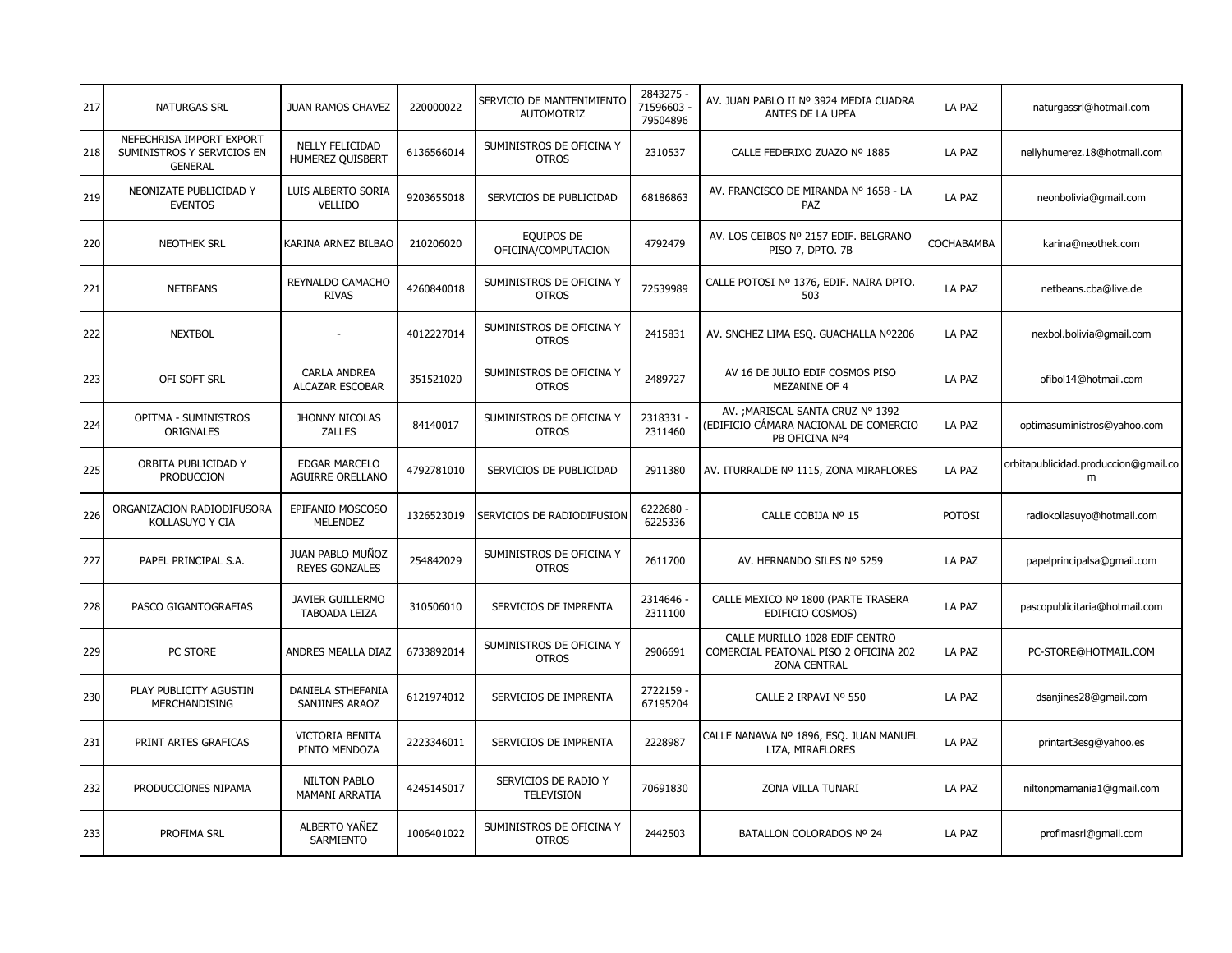| 234 | <b>QDC IMPORTACIONES SRL</b>                                                | MARCELO ALVARO<br><b>QUINTANILLA AGUILAR</b>       | 336378021  | VENTA DE EQUIPOS DE<br>OFICINA/COMPUTACION     | 2224541               | CALLE FRANCISCO DE MIRANDA Nº 2164<br>Z/MIRAFLORES                   | LA PAZ            | qdcimportaciones@hotmail.com   |
|-----|-----------------------------------------------------------------------------|----------------------------------------------------|------------|------------------------------------------------|-----------------------|----------------------------------------------------------------------|-------------------|--------------------------------|
| 235 | <b>RADIO CENTRO</b>                                                         | <b>JOSE ANTONIO</b><br><b>TORRICO NAVIA</b>        | 1021137029 | SERVICIOS DE RADIODIFUSION                     | 4251498 -<br>4522612  | ECUADRO Nº 0115 CASI AYACUCHO EDIF.<br>JACARANDA II - MEZANINE       | COCHABAMBA        | mtorrico@grupocentro.com.bo    |
| 236 | <b>RADIO DEPORTES</b>                                                       | <b>GROVER CASTULO</b><br>ECHAVARRIA POZO           | 1233783016 | SERVICIOS DE RADIODIFUSION                     | 2793245 -<br>77262109 | CALACOTO CALLE 21 Nº 8226 OFICINA 2                                  | LA PAZ            | radiodeporte@gmail.com         |
| 237 | RADIO LUIS DE FUENTES                                                       | <b>HUMBERTO GASTON</b><br><b>VARGAS FUENTELZAS</b> | 857213017  | SERVICIOS DE RADIODIFUSION                     | 46644109<br>46643644  | C. MADRID Nº 153, EDIF. GRAN REX 2DO<br>PISO.                        | LA PAZ            | rif@radioluisdefuentes.com     |
| 238 | RADIO PATUJU                                                                | <b>JUAN CARLOS</b><br>ZAMBRANA VACA                | 454547015  | SERVICIOS DE RADIODIFUSION                     | 4620037               | CALLE SANTA ROSA Nº 21, 2DA ENTRADA<br>URBANIZACION CIPRIANO BARACE  | <b>SANTA CRUZ</b> | adiopatuju@hotmail.com         |
| 239 | RADIODIFUSOAS POPULARES S.A.                                                | <b>CLAUDOA MIREYA</b><br><b>BENITEZ AVILA</b>      | 1020441026 | SERVICIOS DE RADIODIFUSION                     | 2203339 -<br>2200691  | CALLE JUAN DE LA RIVA Nº 1527                                        | LA PAZ            | rtp@rtpbolivia.com             |
| 240 | RAMIRO NAVIA HERRERA                                                        | RAMIRO NAVIA<br><b>HERRERA</b>                     | 489597013  | SERVICIO DE MANTENIMIENTO<br><b>AUTOMOTRIZ</b> | 2420523 -<br>71523893 | CALLE JAIMES FREIRE ESO. VALENTIN<br>ABECIA Nº 2203 - ALTO SOPOCACHI | LA PAZ            | rana2628@hotmail.com           |
| 241 | <b>REY LEON</b>                                                             | ALEJANDRO MAGNO<br><b>OUIROGA CONTRERAS</b>        | 2926917010 | SERVICIOS DE IMPRENTA                          | 3372567               | INGAVI Nº 612                                                        | <b>SANTA CRUZ</b> | imp.reyleon@gmail.com          |
| 242 | RICOHMS S.R.L.                                                              | JUAN CARLOS QUISPE<br><b>SIRPA</b>                 | 158546025  | SUMINISTROS DE OFICINA Y<br><b>OTROS</b>       | 4220590               | CALLE 16 DE JULIO Nº 311 ZONA CENTRAL                                | COCHABAMBA        | ricohmsventas@hotmail.es       |
| 243 | SAMUEL MIRANDA LIMACHI                                                      | SAMUEL MIRANDA<br>LIMACHI                          | 4884069    | SERVICIO DE MANTENIMIENTO<br><b>AUTOMOTRIZ</b> | 70681396<br>67038122  | OBRAJES BELLA VISTA CALLE PIO XII Nº 510                             | LA PAZ            | samuel.ml700@gmail.com         |
| 244 | SASTRERIA FRIONNY                                                           | FREDDY LIMACHI<br><b>RAMOS</b>                     | 487583010  | SERVICIOS DE CONFECCION                        | 2408044 -<br>77561502 | CALLE POTOSI ESO. SOCABAYA Nº 1110                                   | LA PAZ            | fronny2012@gmail.com           |
| 245 | <b>SEFE MOTORS</b>                                                          | <b>JAQUELINE SANDRA</b><br>LOPEZ LAURA             | 4445676010 | SERVICIO DE MANTENIMIENTO<br><b>AUTOMOTRIZ</b> | 4422359               | PASAJE C S/N. VILLA BUCH NORTE PARDO<br><b>RANCHO</b>                | COCHABAMBA        | sefemotors_bolivia@outlook.com |
| 246 | SERVICIO AUTOMOTRIZ<br><b>GUACHALLA</b>                                     | ANTONIO GUACHALLA<br><b>CHURATA</b>                | 2557544    | SERVICIO DE MANTENIMIENTO<br><b>AUTOMOTRIZ</b> | 2420800               | CALLE CORDERO Nº 2189, SAN JORGE                                     | LA PAZ            | agc2557544@gmail.com           |
| 247 | SERVICIO TECNICO AUTOMOTRIZ<br>ALVARADO MOTOR SPORT                         | FERNANDO ALVARADO<br>Т.                            | 2643264016 | SERVICIO DE MANTENIMIENTO<br><b>AUTOMOTRIZ</b> | 2482418 -<br>2482440  | CALLE PIONEROS DE ROCHDALE Nº 1000,<br>ZONA ALTO SAN PEDRO           | LA PAZ            | alvaradomotorsport@hotmail.com |
| 248 | SERVICIO TECNICO ELECTROLUX                                                 | <b>BASILIO FLORES</b>                              | 7892357016 | SERVICIO DE MANTENIMIENTO                      | 4256668               | AV. VILLAZON CARRETERA A SACABA KM. 6                                | LA PAZ            | insefri.bolivia@gmail.com      |
|     | 249 SERVICIOS E IDEAS PUBLICITARIOS                                         | <b>MARSHEL</b><br><b>PORTOCARRERO</b>              | 6111448010 | SERVICIOS DE PUBLICIDAD                        | 67199561              | OBRAJES, CALLE 6 # 127                                               | LA PAZ            | juansampubli@gmail.com         |
| 250 | SERVICIOS EQUIPAMIENTO EN<br><b>INFORMATICA Y</b><br>TELECOMUNICACIONES C-5 | <b>FELIX TARQUI</b><br><b>QUISBERTH</b>            | 6025811018 | INSUMOS TECNOLOGICOS Y<br><b>ACCESORIOS</b>    | 2836273               | AV. ESPAÑA Nº 29 Z/VILLA ADELA                                       | LA PAZ            | ftarqui@hotmail.com            |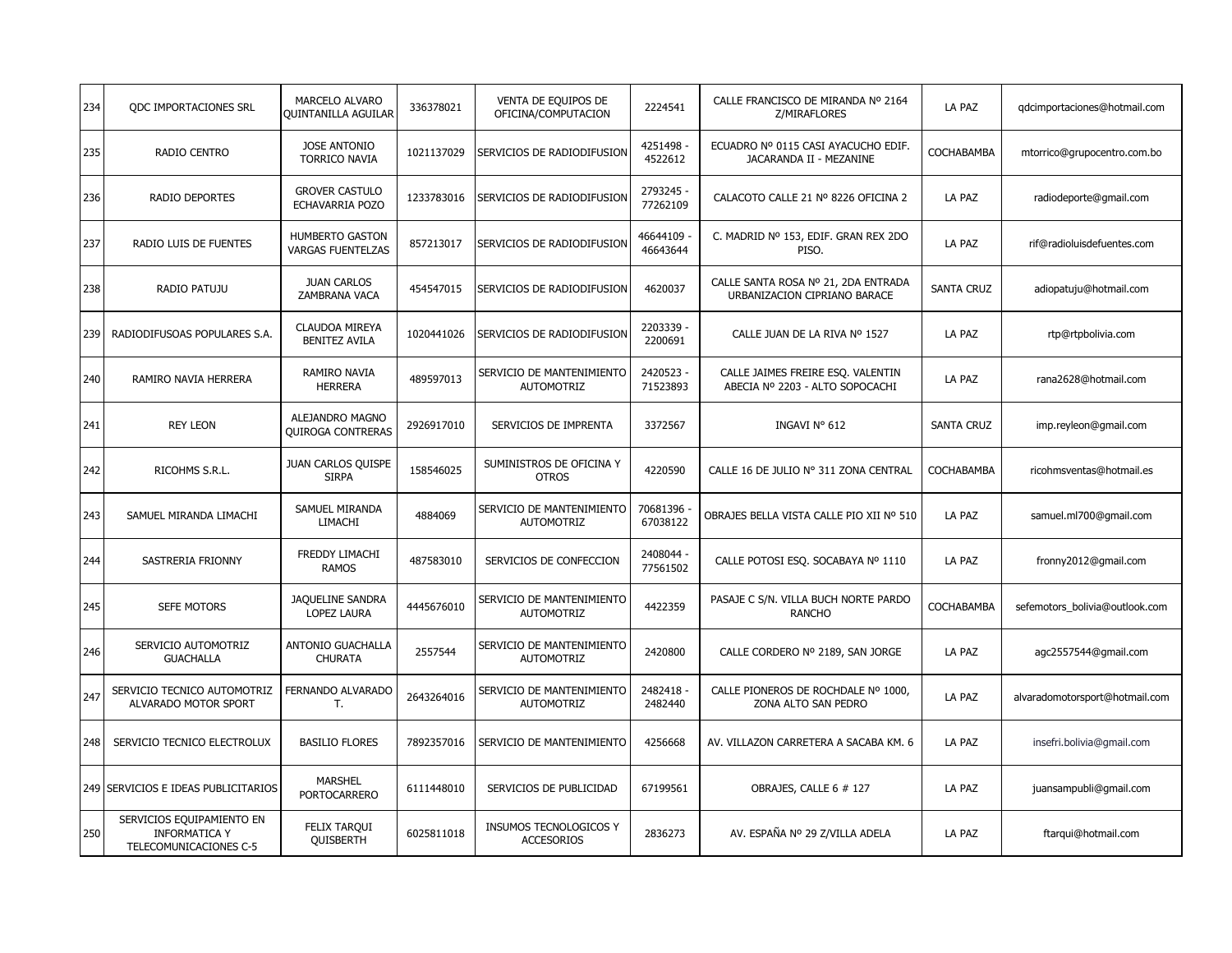| 251 | SERVICIOS INTERNACIONALES DE<br><b>CALIDAD SRL</b>                                                   | CLAUDIA ARANDIA<br><b>MONTENEGRO</b>     | 317584021  | SERVICIOS DE CONSULTORIA                           | 2154326 -<br>76772772          | CALLE Nº 1 5A, ZONA MALLASILLA,<br>URBANIZACION ULLPANI                                   | LA PAZ            | carandia@la.icontec.org       |
|-----|------------------------------------------------------------------------------------------------------|------------------------------------------|------------|----------------------------------------------------|--------------------------------|-------------------------------------------------------------------------------------------|-------------------|-------------------------------|
|     | 252 SEVEN STAFF IMPORTACIONES SRL                                                                    | MIJAIL JAVIER<br><b>TERRAZAS CHOQUE</b>  | 344780025  | SUMINISTROS DE OFICINA Y<br><b>OTROS</b>           | 2128829                        | AV. ARCE Nº 2300                                                                          | LA PAZ            | CONTACTO@SEVENSTAFF.COM.BO    |
| 253 | <b>SIELPE</b>                                                                                        | <b>JULIO SOLIZ</b>                       | 4786906010 | <b>VENTA DE SISTEMAS DE</b><br>VIGILANCIA          | 73250103                       | CALLE FIGUEROA Nº 788 EDIFICIO RAMÍREZ<br>LOCAL 10                                        | LA PAZ            | sielpe@outlook.com            |
| 254 | SIMTEL - SERVICIO DE INGENIERIA<br>Y MANTENIMIENTO EN<br><b>TECNOLOGIA</b>                           | SERGIO RODRIGO<br><b>ORTEGA CAMPOS</b>   | 3452388014 | VENTA DE INSUMOS DE<br><b>TECNOLOGIA</b>           | 67103075                       | CALLE MURILLO EDIF. OSMAR Nº 1082, LA<br>PAZ                                              | LA PAZ            | sergio.ortega@simtel.com.bo   |
| 255 | SIÑANI ESPEJO                                                                                        | GUILLERMO SIÑANI<br><b>ESPEJO</b>        | 4790939018 | VENTA DE INSUMOS DE<br><b>TECNOLOGIA</b>           | 69731481-<br>2256983           | AV. 23 DE MARZO Nº 1946, ZONA<br>PAMPAHASI.                                               | LA PAZ            | guillesek@gmial.com           |
| 256 | <b>SISCOTEC SRL</b>                                                                                  | RITA ARUQUIPA<br><b>VISCARRA</b>         | 1027397029 | <b>INSUMOS TECNOLOGICOS Y</b><br><b>ACCESORIOS</b> | 2141490                        | LA PAZ, ZONA MIRAFLORES, CALLE JORGE<br>SAENZ, #1005                                      | LA PAZ            | rita.aruguipa@siscotec.com    |
| 257 | SISTEMAS VIRTUALES Y<br>TELECOMUNICACIONES- SISVITEL<br><b>SRL</b>                                   | <b>VICTOR RAMIRO</b><br>TELELZ PEÑARANDA | 157864027  | SUMINISTROS DE OFICINA Y<br><b>OTROS</b>           | 70517080                       | CALLE SARDON Nº 664                                                                       | LA PAZ            | vtellezp@gmail.com            |
| 258 | SISVITEL SRL                                                                                         | VICTOR RAMIRO<br>TELLEZ PEÑARANDA        | 157864027  | SUMINISTROS DE OFICINA Y<br><b>OTROS</b>           | 2200438                        | CALLE YUNGAS ESQ. CORRALES. C/SARDON<br>Nº 664                                            | LA PAZ            | vtellezp@gmail.com            |
| 259 | SOCIEDAD MERCANTIL DE<br>RADIODIFUSION LIMITADA RADIO<br>PANAMERICANA - SOMERA LTDA.<br><b>RADIO</b> | DUERI SABA MIGUEL<br><b>JOHNNY</b>       | 1006763023 | SERVICIOS DE RADIODIFUSION                         | 2313980                        | AV. 16 DE JULIO EDIF. 16 DE JULIO PISO 9<br>OF. 902                                       | LA PAZ            | panamerica@radio.bolivia      |
| 260 | SOUTH TECHNOLOGY DE BOLIVIA<br><b>SRL</b>                                                            | RENE JUAN CARLOS DE<br>LA REZA GALINDO   | 1007001023 | SUMINISTROS DE OFICINA Y<br><b>OTROS</b>           | 2433334 -<br>2434740           | AV. ARCE EDIF. MULTICINE PISO 7 OF. 703                                                   | LA PAZ            | informacion@southtec.com.bo   |
| 261 | STRATOS IMPRENTA EDITORIAL Y<br>PUBLICIDAD                                                           | PAOLA ARANA TORRE                        | 171010022  | SERVICIOS DE IMPRENTA                              | 2482283                        | CALLE RIGOBERTO PAREDES Nº 1401 SAN<br><b>PEDRO</b>                                       | LA PAZ            | stratos-jsp@hotmail.com       |
| 262 | SUN GIGANTOGRAFIAS                                                                                   | ANTONIO ALVAREZ<br><b>VARGAS</b>         | 2055273012 | SERVICIOS DE IMPRENTA                              | 2900705<br>73024217            | CALLE MEXICO Nº 1705 EDIFICIO MUSEO DE<br>CIENCIAS PB. OF. 2 ZONA SAN PEDRO.              | LA PAZ            | sungigantografias@hotmail.com |
| 263 | SUPERNOVATEL SRL                                                                                     | PAULO JOIMAR RAMOS<br><b>BUSTOS</b>      | 193168022  | INSUMOS TECNOLOGICOS Y<br><b>ACCESORIOS</b>        | 2410102,<br>2910971<br>Int.241 | CALLE BELISARIO SALINAS Nº 749                                                            | LA PAZ            | angela.a@supernovatel.com     |
| 264 | TALLER AUTOMOTRIZ IBAÑEZ                                                                             | <b>GONZALO IBAÑEZ</b><br><b>ESCOBAR</b>  | 4751429016 | SERVICIO DE MANTENIMIENTO<br><b>AUTOMOTRIZ</b>     | 4287179                        | AV SEGUNDA 100 ENTRE LAS CALLES EL<br>GRECO Y MARINA NUÑEZ DEL PRADO                      | COCHABAMBA        | talleribanez@hotmail.com      |
|     | 265   TALLER AUTOMOTRIZ TOP GARAGE                                                                   | <b>JUAN ERWIN MURIEL</b><br><b>RIVAS</b> | 968193014  | SERVICIO DE MANTENIMIENTO<br><b>AUTOMOTRIZ</b>     | 3559686                        | CALLE FROILAN ROCA ENTRE 3ER ANILLO<br>EXTERNO Y SAUL SERRATE(PARALELA A LA<br>AV. PIRAI) | <b>SANTA CRUZ</b> | topgarage.bo@gmail.com        |
| 266 | <b>TECHNET BOLVIA SRL</b>                                                                            | ANGEL FELIX CONDE<br>LIMA                | 336802029  | EQUIPOS DE<br>OFICINA/COMPUTACION                  | 2486820                        | AV. 20 DE OCTUBRE ENTRE LANDAETA Y<br>CONCHITAS Nº 1826 EDIF. SAMA PISO4                  | LA PAZ            | aconde@technetbolivia.com     |
| 267 | TECNICA DE ALUMINIO VIDRIO Y<br><b>SERVICIOS</b>                                                     | RAMOS CARLO RENE                         | 2266122015 | MATERIALES DE ALUMINIO                             | 71501146                       | BENANCIO BURGOS Nº 985 ZONA SAN<br><b>PREDRO</b>                                          | LA PAZ            | talviserr@gmail.com           |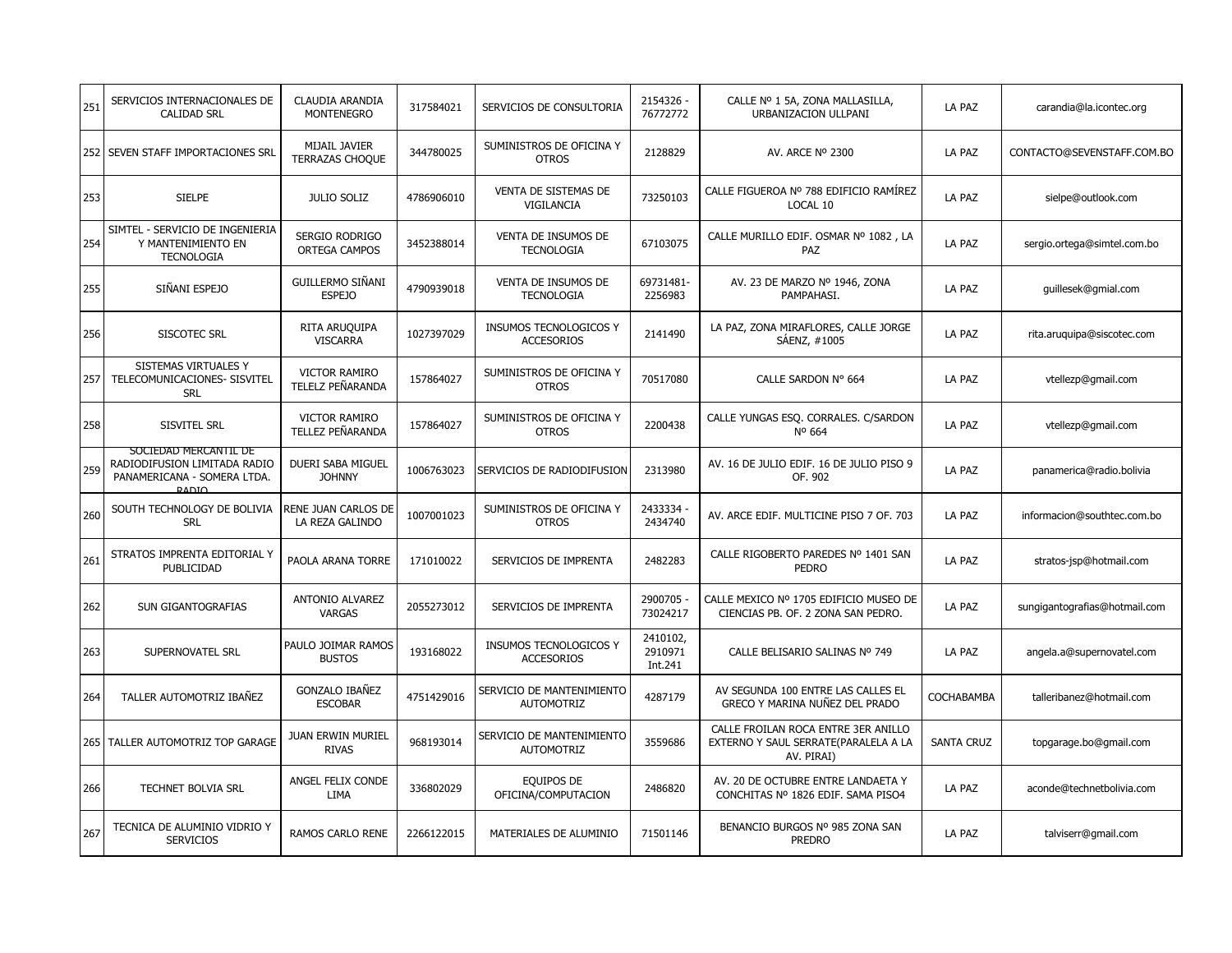| 268 | <b>TECNOCENTRO</b>                                   | ANGEL GUSTAVO SEJAS<br><b>PACHECO</b>           | 3476353016 | SERVICIO DE MANTENIMIENTO<br><b>AUTOMOTRIZ</b>  | 69825555              | AV. COSTANERA Nº1 BAJO LLOJETA                                                                | LA PAZ            | tecnocentro@hotmail.com            |
|-----|------------------------------------------------------|-------------------------------------------------|------------|-------------------------------------------------|-----------------------|-----------------------------------------------------------------------------------------------|-------------------|------------------------------------|
| 269 | <b>TECNOFRIO M-M</b>                                 | <b>GREGORIO MIRANDA</b><br><b>FLORES</b>        | 3198742019 | SERVICIO DE MANTENIMIENTO                       | 3445177 -<br>70847208 | CALLE JUAN LOBO ESQUINA MARIANO<br>ZAMBRANA Nº 703                                            | <b>SANTA CRUZ</b> |                                    |
| 270 | TECNOLOGIA DE ALTO<br><b>RENDIMIENTO SRL</b>         | <b>ROLY CHRISTIAN</b><br>MORALES ANDRADE        | 303750026  | VENTA DE INSUMOS DE<br><b>TECNOLOGIA</b>        | 2157979               | AV. 20 DE OCTUBRE Nº 402 EDIF. TORRE<br>ZAFIRO PISO2                                          | LA PAZ            | rmorales@tarbolivia.com            |
| 271 | TECSUPPLY S.R.L.                                     | <b>WALIN ARROYO</b><br><b>TERCEROS</b>          | 360911028  | SUMINISTROS DE OFICINA Y<br><b>OTROS</b>        | 3240002-<br>79822255  | CENTRO COMERCIAL BARRIO LINDO CALLE<br>JUSTO BAZAN NIVEL 2 LOCAL 64                           | LA PAZ            | Tecsupply.380@gmail.com            |
| 272 | THERMO COOL ELECTRIC                                 | EDUARDO JUSTINIANO<br>YUNI                      | 289000023  | SERVICIO DE MANTENIMIENTO                       | 3640021 -<br>71659588 | AV. VIRGEN DE COTOCA Nº 2675                                                                  | <b>SANTA CRUZ</b> | ejustiniano@thermocoolelectric.com |
| 273 | TODO OFF COLOR & PIXEL                               | HEIDY DIANA OBLITAS<br><b>VILLEGAS</b>          | 4759793014 | SERVICIO DE PUBLICIDAD                          | 76209934              | ACHUMANI CALLE 9 EDIFICIO JIMENEZ<br>OFICINA 001                                              | LA PAZ            | ventas@todooff.com                 |
| 274 | TODOOFF COLOR &PIXEL                                 | HEIDY DIANA OBLITAS<br><b>VILLEGAS</b>          | 4759793014 | SERVICIOS DE IMPRENTA                           | 2153064 -<br>76209934 | ACHUMANI CALLE 21 Nº 4                                                                        | LA PAZ            | ventas@todooff.com                 |
| 275 | <b>TRES TRIBUS</b>                                   | LUIS RODRIGO<br><b>QUIROGA CASTRO</b>           | 4284202011 | SERVICIOS DE PUBLICIDAD                         | 2221255               | CALLE FRANCISCO DE MIRANDA N 1620<br><b>MIRAFLORES</b>                                        | LA PAZ            | contacto@trestribuscine.com        |
| 276 | TRIPLE A                                             | YANDIRA CLAUDIA<br><b>CAMACHO RIVAS</b>         | 4261769010 | SUMINISTROS DE OFICINA Y<br><b>OTROS</b>        | 2203768               | CALLE POTOSÍ Nº 1376 EDIFICIO NAIRA PB<br>OF.13                                               | LA PAZ            | triple_a_yanclau@hotmaiol.com      |
| 277 | UNIDAD DE COORDINACION DE<br>PROGRAMAS Y PROYECTOS   | JOAQUIN RODAS<br><b>DORADO</b>                  | 240208029  | ALQUILER DE ESPACIOS PARA<br>FERIA Y EXPOSICION | 2782223<br>2782227    | CALLE MICHEL S/N SEGUENCOMA BAJO -<br>EDIF. CAMPO ERIAL CHUQUIAGO MARKA<br>BLOQUE ROJO PISO 7 | LA PAZ            | ucpp@economiayfinanzas.gob.bo      |
| 278 | <b>UNOFFICE</b>                                      | <b>ALCAZAR ESCOBAR</b><br><b>CINDY GABRIELA</b> | 6082631016 | MATERIAL DE ESCRITORIO EN<br><b>GENERAL</b>     | 2489838               | AV. 20 DE OCTUBRE ESQUINA CONCHITAS<br>EDIF. LARA Nº 1821 PISO 3                              | LA PAZ            | unoffice.bolivia@gmail.com         |
| 279 | UNIVERSIDAD CATÓLICA<br><b>BOLIVIANA "SAN PABLO"</b> | <b>FLAVIO CARLOS</b><br><b>ESCOBAR LLANOS</b>   | 1020141023 | CAPACITACION                                    | 2782222               | <b>CALLE 2 OBRAJES</b>                                                                        | LA PAZ            | monicanavia@gmail.com              |
| 280 | UST SOLUTIONS                                        | YOVANI MEJIA CUEVAS                             | 6804267014 | VENTA DE SISTEMAS DE<br>VIGILANCIA              | 2241622-<br>71531869  | AV. BUSH Nº 1635 EDIFICIO VICTORIA PB<br>ENTRE CARRASCO Y PASOSKANKI                          | LA PAZ            | ust_josemejia@hotmail.com          |
| 281 | <b>VIDCARS VJJ</b>                                   | CACHI CONDORI<br><b>VIRGINIA</b>                | 6158103010 | LLANTAS Y NEUMATICOS EN<br><b>GENERAL</b>       | 2125081-<br>72546900  | AV. MUÑOZ REYES Nº 79 ENTRE CALLES 30 Y<br>31                                                 | LA PAZ            | virgicachi2016@gmail.com           |
| 282 | <b>XEROBOL SA</b>                                    | MICHEL DORADO<br><b>ESCOBAR</b>                 | 1020205028 | SUMINISTROS DE OFICINA Y<br><b>OTROS</b>        | 3421212 INT.<br>2109  | SAN JORGE PASAJE VILLEGAS Nº 1167                                                             | LA PAZ            | claudia.yoshida@xerobol.com        |
| 283 | ZABALA SYSTEM                                        | MARCELO ZABALA<br><b>VACA</b>                   | 4175968017 | EQUIPOS DE COMPUTACION                          | 78850012              | CALLE MURILLO EDIF MULTICENTRO                                                                |                   | zabalasystem@gmail.com             |
| 284 | ZIGURAT SRL.                                         | <b>JAVIER FRANZ</b><br>MONTAÑO ALVARADO         | 146162029  | CONSTRCUTORA Y SERVICIOS<br>DE REFACCION        | 4508208               | CALLE SUCRE NO. 828                                                                           |                   | zigurat-constructora@hotmail.com   |